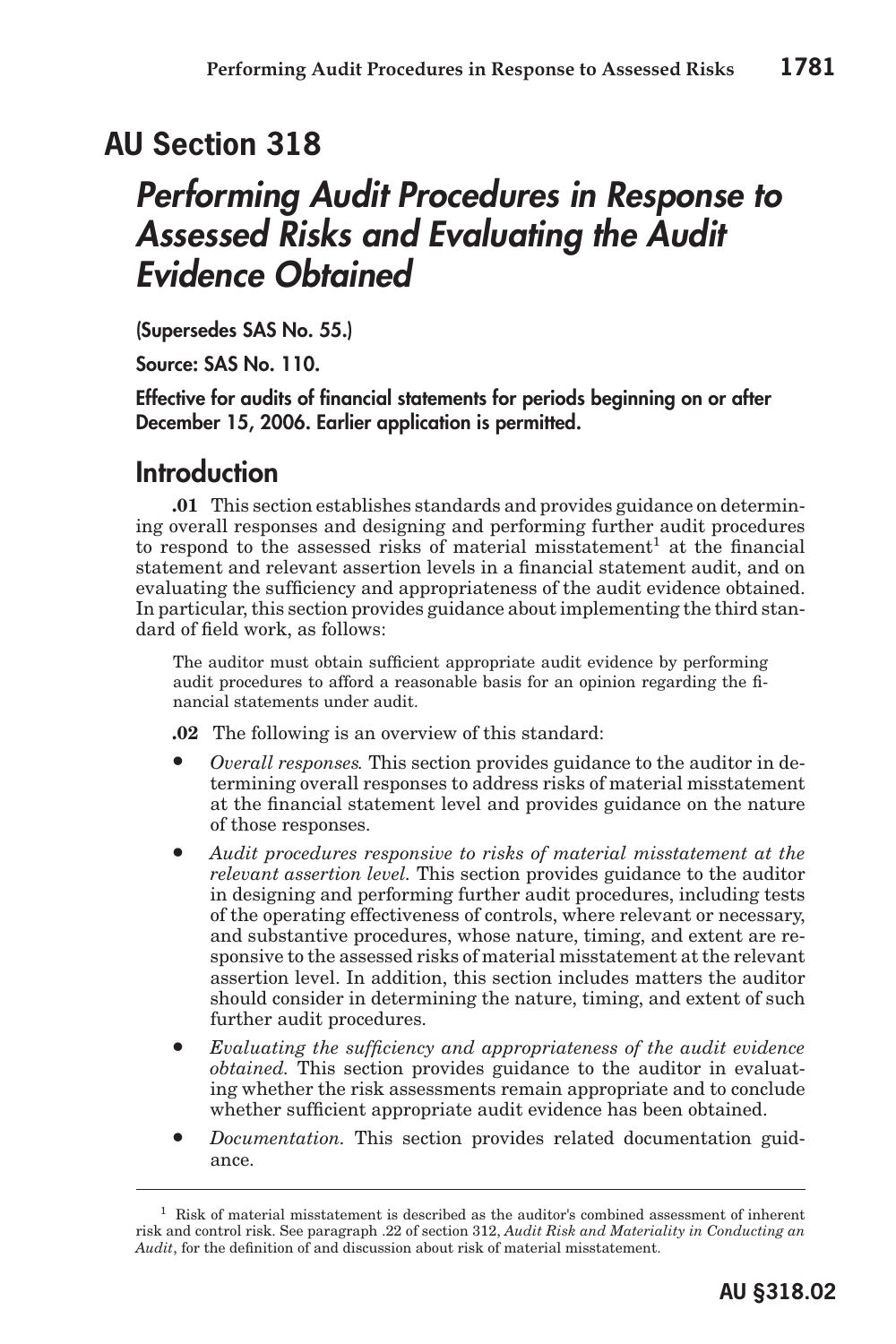**.03** To reduce audit risk to an acceptably low level, the auditor should determine overall responses to address the assessed risks of material misstatement at the financial statement level and should design and perform further audit procedures whose nature, timing, and extent are responsive to the assessed risks of material misstatement at the relevant assertion level<sup>2</sup> The overall responses and the nature, timing, and extent of the further audit procedures to be performed are matters for the professional judgment of the auditor.

# Overall Responses<sup>3</sup>

**.04** The auditor's overall responses to address the assessed risks of material misstatement at the financial statement level may include emphasizing to the audit team the need to maintain professional skepticism in gathering and evaluating audit evidence, assigning more experienced staff or those with specialized skills or using specialists, providing more supervision, or incorporating additional elements of unpredictability in the selection of further audit procedures to be performed. Additionally, the auditor may make general changes to the nature, timing, or extent of further audit procedures as an overall response, for example, performing substantive procedures at period end instead of at an interim date.

**.05** The assessment of the risks of material misstatement at the financial statement level is affected by the auditor's understanding of the control environment. An effective control environment may allow the auditor to have more confidence in internal control and the reliability of audit evidence generated internally within the entity and thus, for example, allow the auditor to perform some audit procedures at an interim date rather than at period end. If there are weaknesses in the control environment, the auditor should consider an appropriate response. For example, the auditor could perform audit procedures as of the period end rather than at an interim date, seek more extensive audit evidence from substantive procedures, modify the nature of audit procedures to obtain more persuasive audit evidence, or increase the number of locations to be included in the audit scope.

**.06** Such considerations, therefore, have a significant bearing on the auditor's general approach, for example, an emphasis on substantive procedures (substantive approach), or an approach that uses tests of controls as well as substantive procedures (combined approach).

## Audit Procedures Responsive to Risks of Material Misstatement at the Relevant Assertion Level

**.07** The auditor should design and perform further audit procedures whose nature, timing, and extent are responsive to the assessed risks of material misstatement at the relevant assertion level. The purpose is to provide a clear linkage between the nature, timing, and extent of the auditor's further audit procedures and the risk assessments. In designing further audit procedures, the auditor should consider such matters as:

- The significance of the risk
- The likelihood that a material misstatement will occur

<sup>2</sup> See paragraph .102 of section 314, *Understanding the Entity and Its Environment and Assessing the Risks of Material Misstatement*.

<sup>3</sup> See paragraphs .13 through .18 of section 311, *Planning and Supervision*, for further guidance on the auditor's overall audit strategy.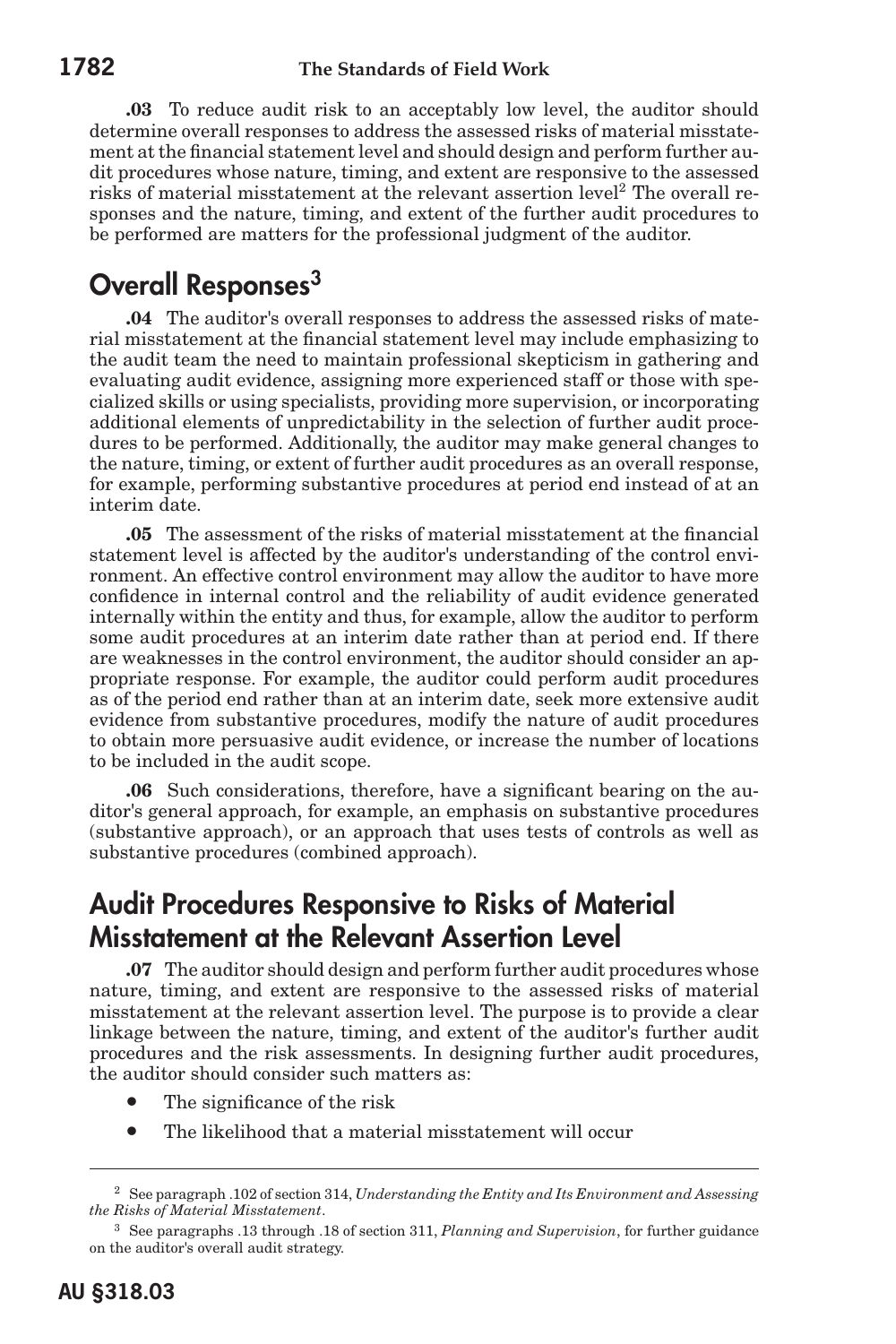- The characteristics of the class of transactions, account balance, or disclosure involved
- The nature of the specific controls used by the entity, in particular, whether they are manual or automated
- Whether the auditor expects to obtain audit evidence to determine if the entity's controls are effective in preventing or detecting material misstatements

The nature of the audit procedures is of most importance in responding to the assessed risks.

**.08** The auditor's assessment of the identified risks at the relevant assertion level provides a basis for considering the appropriate audit approach for designing and performing further audit procedures. In some cases, the auditor may determine that performing only substantive procedures is appropriate for specific relevant assertions and risks. In those circumstances, the auditor may exclude the effect of controls from the relevant risk assessment. This may be because the auditor's risk assessment procedures<sup>4</sup> have not identified any effective controls relevant to the assertion or because testing the operating effectiveness of controls would be inefficient. However, the auditor needs to be satisfied that performing only substantive procedures for the relevant assertions would be effective in reducing detection risk to an acceptably low level.<sup>5</sup> The auditor often will determine that a combined audit approach using both tests of the operating effectiveness of controls and substantive procedures is an effective audit approach.

**.09** Regardless of the audit approach selected, the auditor should design and perform substantive procedures for all relevant assertions related to each material class of transactions, account balance, and disclosure as specified by paragraph .51. Because effective internal controls generally reduce, but do not eliminate, risk of material misstatement, tests of controls reduce, but do not eliminate, the need for substantive procedures. In addition, analytical procedures alone may not be sufficient in some cases. For example, when auditing certain estimation processes such as examining the allowance for doubtful accounts, the auditor may perform substantive procedures beyond analytical procedures (for example, examining cash collections subsequent to period end) due to the risk of management override of controls or the subjectivity of the account balance.

**.10** In the case of very small entities, there may not be many control activities that could be identified by the auditor. For this reason, the auditor's further audit procedures are likely to be primarily substantive procedures. In such cases, in addition to the matters referred to in paragraph .07, the auditor should consider whether in the absence of controls it is possible to obtain sufficient appropriate audit evidence.

### Considering the Nature, Timing, and Extent of Further Audit **Procedures**

#### *Nature*

**.11** The nature of further audit procedures refers to their purpose (tests of controls or substantive procedures) and their type, that is, inspection,

<sup>4</sup> Audit procedures performed for the purpose of assessing risk (risk assessment procedures) are discussed in paragraphs .06 through .13 of section 314.

<sup>5</sup> Paragraphs .117 through .120 of section 314 describe circumstances in which the auditor may determine that it is not possible or practicable to reduce detection risk at the relevant assertion level to an appropriately low level with audit evidence obtained only from substantive procedures.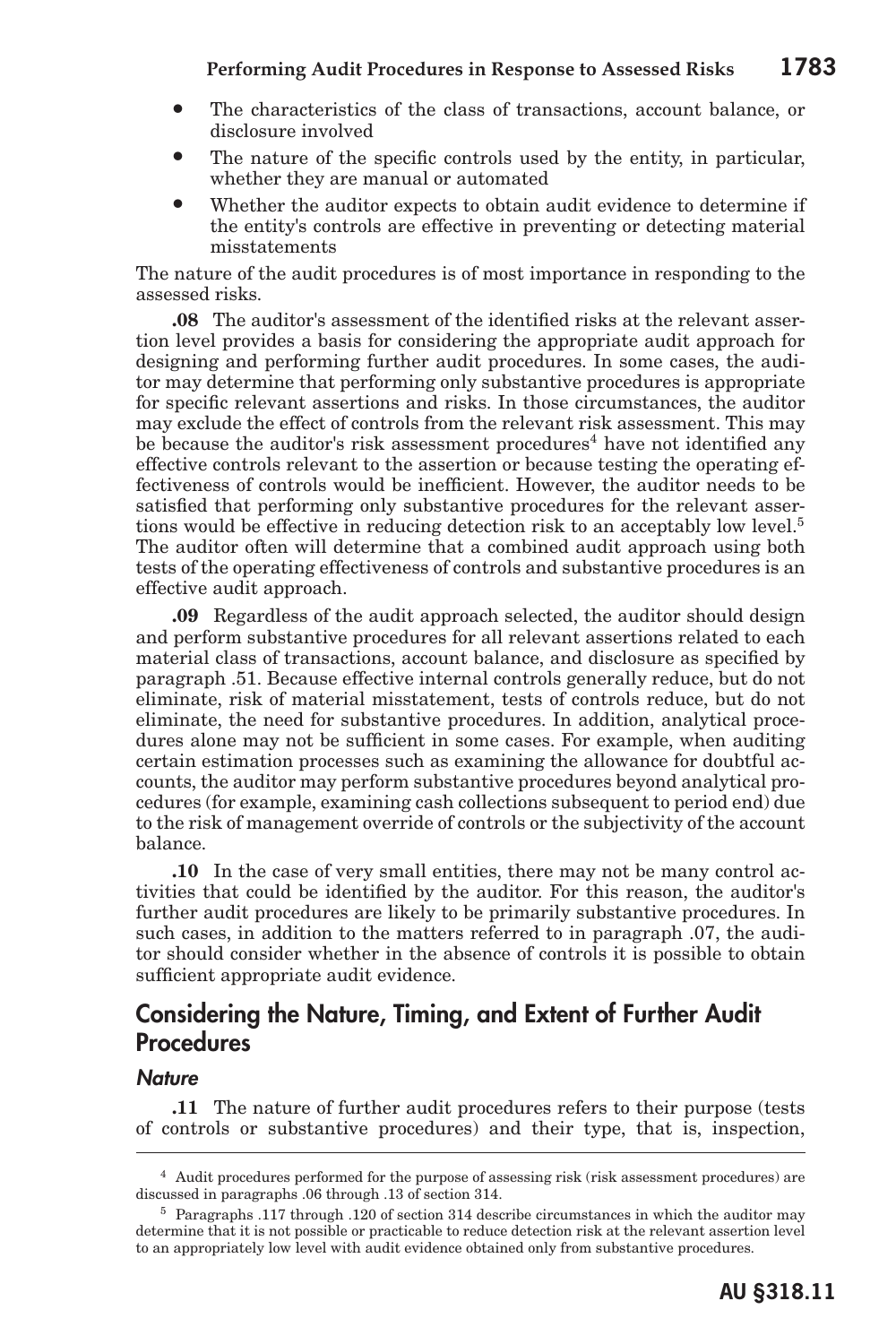observation, inquiry, confirmation, recalculation, reperformance, or analytical procedures. Certain audit procedures may be more appropriate for some assertions than others. For example, in relation to revenue, tests of controls may be most responsive to the assessed risk of misstatement of the completeness assertion, whereas substantive procedures may be most responsive to the assessed risk of misstatement of the occurrence assertion.

**.12** The auditor's selection of audit procedures is based on the risk of material misstatement. The higher the auditor's assessment of risk, the more reliable and relevant is the audit evidence sought by the auditor from substantive procedures. This may affect both the types of audit procedures to be performed and their combination. For example, the auditor may confirm the completeness of the terms of a contract with a third party, in addition to inspecting the document and obtaining management's representation.

**.13** In determining the audit procedures to be performed, the auditor should consider the reasons for the assessment of the risk of material misstatement at the relevant assertion level for each class of transactions, account balance, and disclosure. This includes considering both the particular characteristics of each class of transactions, account balance, or disclosure (that is, the inherent risks) and whether the auditor's risk assessment takes account of the entity's controls (that is, the control risk). For example, if the auditor considers that there is a lower risk that a material misstatement may occur because of the particular characteristics of a class of transactions (without consideration of the related controls), the auditor may determine that substantive analytical procedures alone may provide sufficient appropriate audit evidence. On the other hand, if the auditor expects that there is a lower risk that a material misstatement may occur because an entity has effective controls and the auditor intends to design substantive procedures based on the effective operation of those controls, then the auditor should perform tests of controls to obtain audit evidence about their operating effectiveness. This may be the case for a class of transactions of reasonably uniform, noncomplex characteristics that are routinely processed and controlled by the entity's information system.

**.14** The auditor should obtain audit evidence about the accuracy and completeness of information produced by the entity's information system when that information is used in performing audit procedures. For example, if the auditor uses nonfinancial information or budget data produced by the entity's information system in performing audit procedures, such as substantive analytical procedures or tests of controls, the auditor should obtain audit evidence about the accuracy and completeness of such information. See paragraph .57 of this section and paragraph .10 of section 326, *Audit Evidence*, for further guidance.

#### *Timing*

**.15** Timing refers to when audit procedures are performed or the period or date to which the audit evidence applies.

**.16** The auditor may perform tests of controls or substantive procedures at an interim date or at period end. The higher the risk of material misstatement, the more likely it is that the auditor may decide it is more effective to perform substantive procedures nearer to, or at, the period end rather than at an earlier date, or to perform audit procedures unannounced or at unpredictable times (for example, performing audit procedures at selected locations on an unannounced basis). On the other hand, performing audit procedures before the period end may assist the auditor in identifying significant matters at an early stage of the audit, and consequently resolving them with the assistance of management or developing an effective audit approach to address such matters. If the auditor performs tests of the operating effectiveness of controls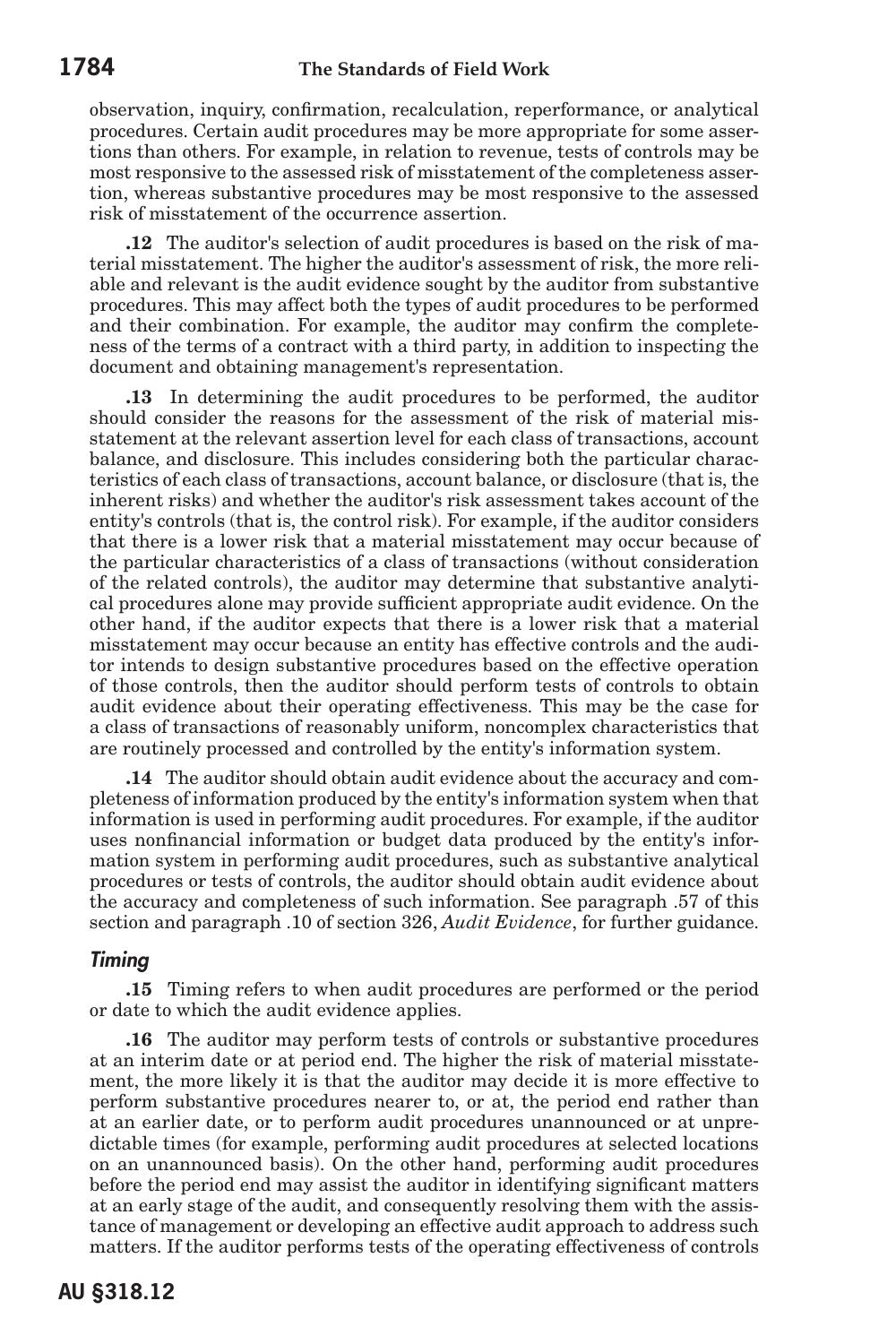or substantive procedures before period end, the auditor should consider the additional evidence that is necessary for the remaining period (see paragraphs .37 through .39, and .58 through .65).

**.17** In considering when to perform audit procedures, the auditor should also consider such matters as:

- The control environment
- When relevant information is available (for example, electronic files may subsequently be overwritten, or procedures to be observed may occur only at certain times)
- The nature of the risk (for example, if there is a risk of inflated revenues to meet earnings expectations by subsequent creation of false sales agreements, the auditor may examine contracts available on the date of the period end)
- The period or date to which the audit evidence relates

**.18** Certain audit procedures can be performed only at or after period end, for example, agreeing the financial statements to the accounting records, or examining adjustments made during the course of preparing the financial statements. If there is a risk that the entity may have entered into improper sales contracts or that transactions may not have been finalized at period end, the auditor should perform procedures to respond to that specific risk. For example, when transactions are individually material or an error in cutoff may lead to material misstatement, the auditor should inspect transactions near the period end.

#### *Extent*

**.19** Extent refers to the quantity of a specific audit procedure to be performed, for example, a sample size or the number of observations of a control activity. The extent of an audit procedure is determined by the judgment of the auditor after considering the tolerable misstatement, the assessed risk of material misstatement, and the degree of assurance the auditor plans to obtain. In particular, the auditor may increase the extent of audit procedures as the risk of material misstatement increases. However, increasing the extent of an audit procedure is effective only if the audit procedure itself is relevant to the specific risk and reliable; therefore, the nature of the audit procedure is the most important consideration.

**.20** An auditor may use techniques such as computer-assisted audit techniques (CAATs) to enable him or her to extensively test electronic transactions and account files. Such techniques can be used to select sample transactions from key electronic files, to identify transactions with specific characteristics, or to test an entire population instead of a sample.

**.21** Valid conclusions may ordinarily be drawn using sampling approaches. However, if the sample size is too small, the sampling approach or the method of selection is not appropriate to achieve the specific audit objective, or exceptions are not appropriately followed up, there will be an unacceptable risk that the auditor's conclusion based on a sample may be different from the conclusion reached if the entire population was subjected to the same audit procedure. Section 350, *Audit Sampling*, provides guidance on planning, performing, and evaluating audit samples.

**.22** This section regards the use of different audit procedures in combination as an aspect of the nature of testing as discussed above. However, the auditor should consider whether the extent of testing is appropriate when performing different audit procedures in combination.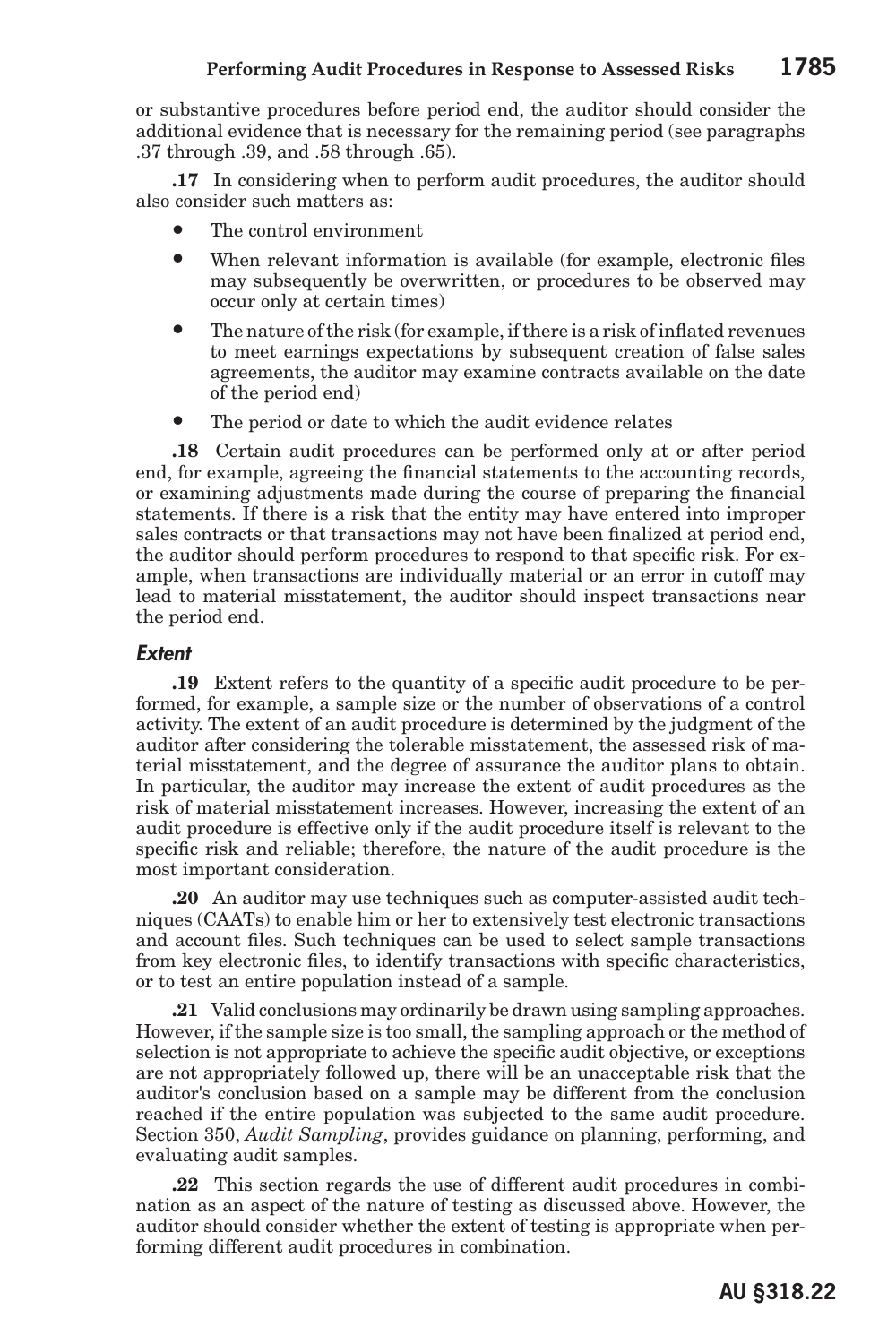### Tests of Controls

**.23** The auditor should perform tests of controls when the auditor's risk assessment<sup>6</sup> includes an expectation of the operating effectiveness of controls or when substantive procedures alone do not provide sufficient appropriate audit evidence at the relevant assertion level.

**.24** When, in accordance with paragraph .117 of section 314, *Understanding the Entity and Its Environment and Assessing the Risks of Material Misstatement*, the auditor has determined that it is not possible or practicable to reduce the detection risks at the relevant assertion level to an acceptably low level with audit evidence obtained only from substantive procedures, he or she should perform tests of controls to obtain audit evidence about their operating effectiveness. For example, as discussed in paragraphs .119 and .120 of section 314, the auditor may find it impossible to design effective substantive procedures that by themselves provide sufficient appropriate audit evidence at the relevant assertion level when an entity conducts its business using information technology (IT) and no documentation of transactions is produced or maintained, other than through the IT system.

**.25** Tests of the operating effectiveness of controls are performed only on those controls that the auditor has determined are suitably designed to prevent or detect a material misstatement in a relevant assertion. Paragraphs .106 through .108 of section 314 discuss the identification of controls at the relevant assertion level likely to prevent or detect a material misstatement in a class of transactions, account balance, or disclosure.

**.26** Testing the operating effectiveness of controls is different from obtaining audit evidence that controls have been implemented. When obtaining audit evidence of implementation by performing risk assessment procedures, $\frac{7}{1}$  the auditor should determine that the relevant controls exist and that the entity is using them. When performing tests of controls, the auditor should obtain audit evidence that controls operate effectively. This includes obtaining audit evidence about how controls were applied at relevant times during the period under audit, the consistency with which they were applied, and by whom or by what means they were applied. If substantially different controls were used at different times during the period under audit, the auditor should consider each separately. The auditor may determine that testing the operating effectiveness of controls at the same time as evaluating their design and obtaining audit evidence of their implementation is efficient.

**.27** Although some risk assessment procedures that the auditor performs to evaluate the design of controls and to determine that they have been implemented may not have been specifically designed as tests of controls, they may nevertheless provide audit evidence about the operating effectiveness of the controls and, consequently, serve as tests of controls. For example, because, generally, IT processing is inherently consistent, performing risk assessment procedures to determine whether an automated control has been implemented may serve as a test of that control's operating effectiveness, depending on the auditor's assessment and testing of IT general controls including computer security and program change control (see paragraph .49). Also, in obtaining an understanding of the control environment, the auditor may have made inquiries

<sup>6</sup> The auditor's strategy reflects the level of assurance the auditor plans to obtain regarding controls.

<sup>7</sup> Paragraph .06 of section 314 discusses the use of risk assessment procedures to obtain an understanding of the entity and its environment, including its internal control, that the auditor uses to support assessments of the risks of material misstatement of the financial statements.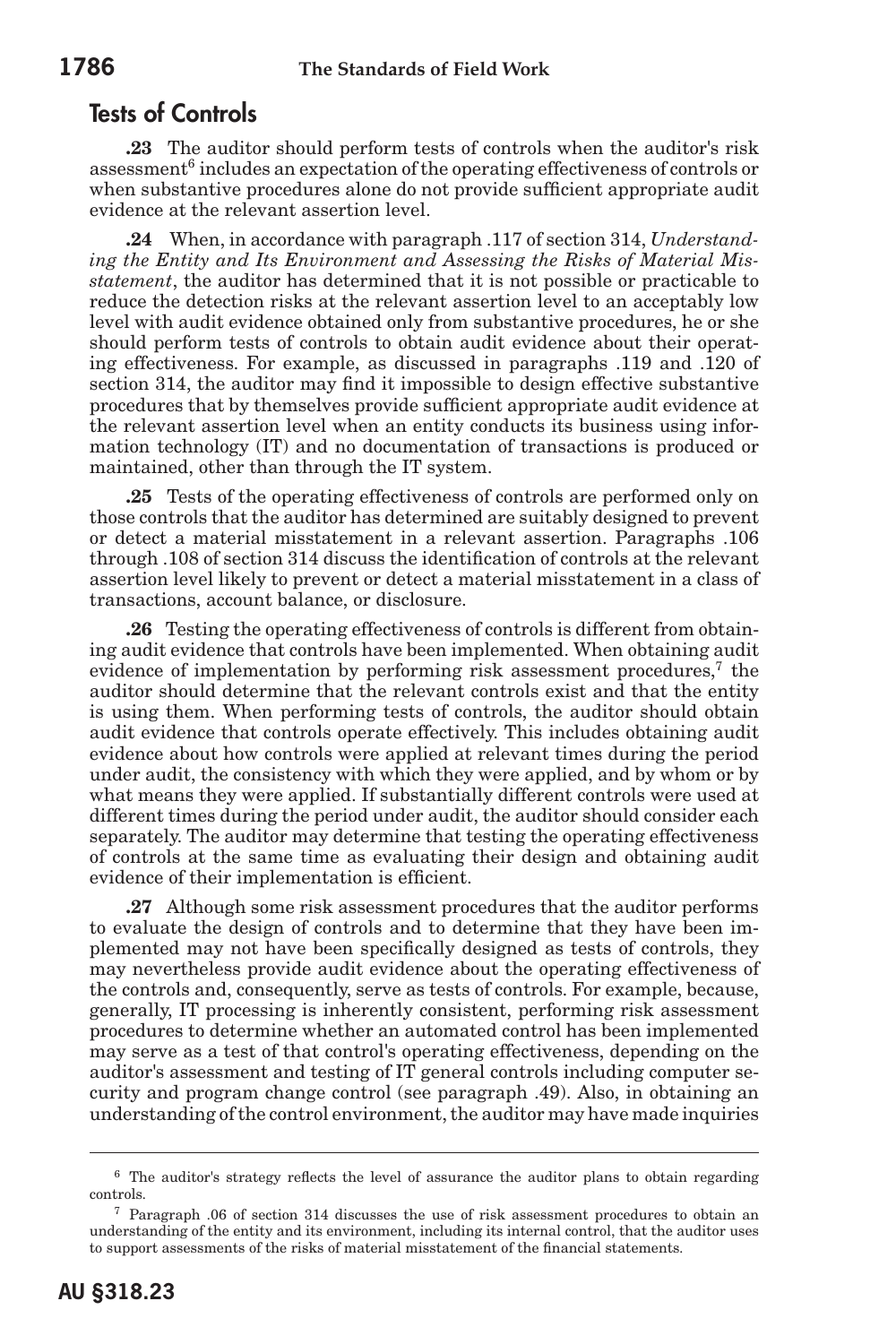about management's use of budgets, observed management's comparison of monthly budgeted and actual expenses, and inspected reports pertaining to the investigation of variances between budgeted and actual amounts. These audit procedures provide knowledge about the design of the entity's budgeting policies and whether they have been implemented and may also provide audit evidence about the effectiveness of the operation of budgeting policies in preventing or detecting material misstatements in the classification of expenses. In such circumstances, the auditor should consider whether the audit evidence provided by those audit procedures is sufficient.

#### *Nature of Tests of Controls*

**.28** The auditor should select audit procedures to obtain assurance about the operating effectiveness of controls. As the planned level of assurance increases, the auditor should seek more reliable or more extensive audit evidence. In circumstances in which the auditor adopts an approach consisting primarily of tests of controls, in particular related to those risks where it is not possible or practicable to obtain sufficient appropriate audit evidence only from substantive procedures, the auditor should perform tests of controls to obtain a higher level of assurance about their operating effectiveness. Tests of the operating effectiveness of controls ordinarily include procedures such as inquiries of appropriate entity personnel; inspection of documents, reports, or electronic files, indicating performance of the control; observation of the application of the control; and reperformance of the application of the control by the auditor.

**.29** The auditor should perform other audit procedures in combination with inquiry to test the operating effectiveness of controls. Tests of the operating effectiveness of controls ordinarily include the same types of audit procedures used to evaluate the design and implementation of controls, and may also include reperformance of the application of the control by the auditor. Since inquiry alone is not sufficient, the auditor should use a combination of audit procedures to obtain sufficient appropriate audit evidence regarding the operating effectiveness of controls. Those controls subject to testing by performing inquiry combined with inspection or reperformance ordinarily provide more assurance than those controls for which the audit evidence consists solely of inquiry and observation. For example, an auditor may inquire about and observe the entity's procedures for opening the mail and processing cash receipts to test the operating effectiveness of controls over cash receipts. Because an observation is pertinent only at the point in time at which it is made, the auditor should supplement the observation with inquiries of entity personnel and may also inspect documentation about the operation of such controls at other times during the audit period in order to obtain sufficient appropriate audit evidence.

**.30** The nature of the particular control influences the type of audit procedure necessary to obtain audit evidence about whether the control was operating effectively at relevant times during the period under audit. For some controls, operating effectiveness is evidenced by documentation. In such circumstances, the auditor may decide to inspect the documentation to obtain audit evidence about operating effectiveness. For other controls, however, such documentation may not be available or relevant. For example, documentation of operation may not exist for some factors in the control environment, such as assignment of authority and responsibility, or for some types of control activities, such as control activities performed by a computer. In such circumstances, audit evidence about operating effectiveness may be obtained through inquiry in combination with other audit procedures such as observation or the use of CAATs.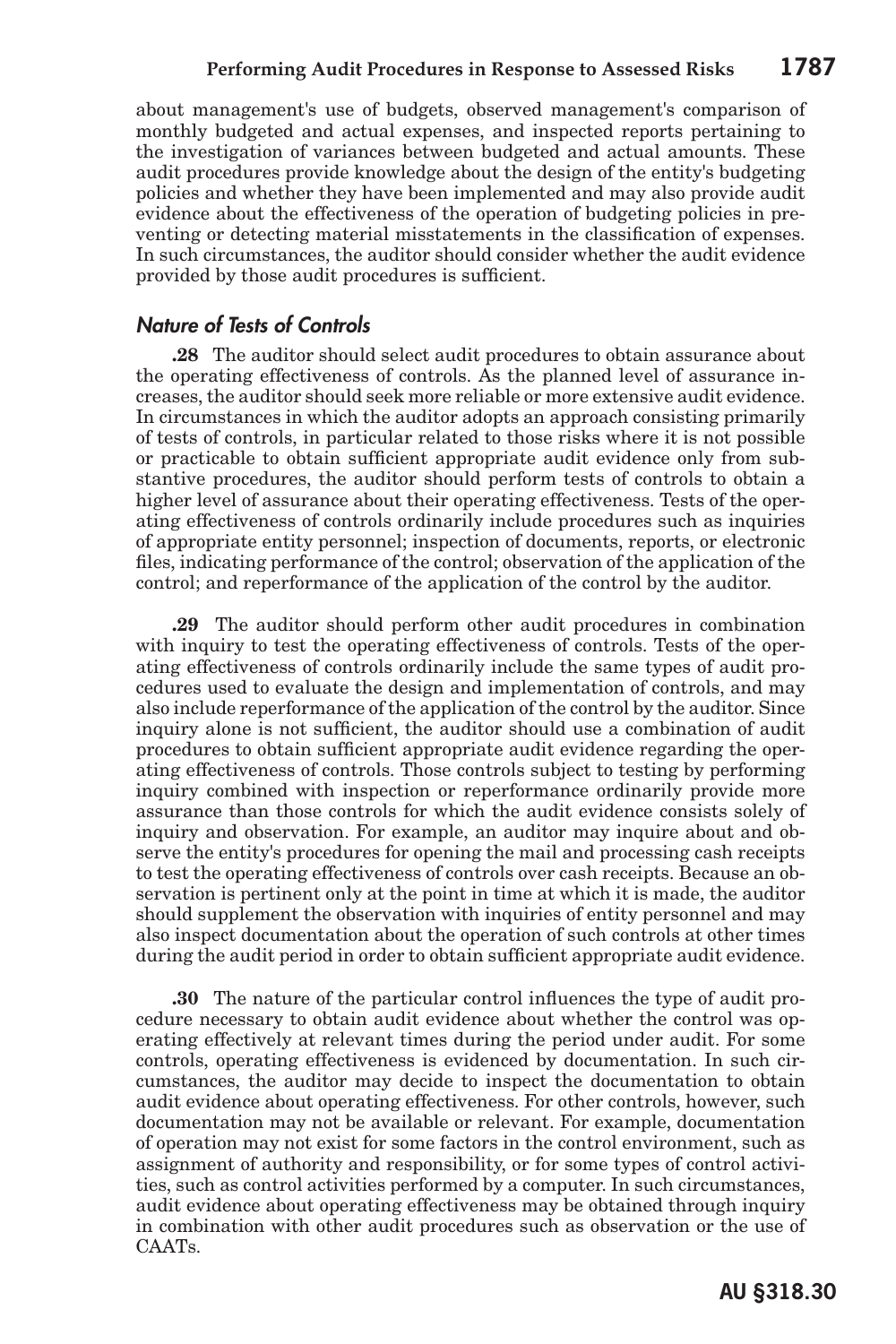**.31** In designing tests of controls, the auditor should consider the need to obtain audit evidence supporting the effective operation of controls directly related to the relevant assertions as well as other indirect controls on which these controls depend. For example, the auditor may identify a user review of an exception report of credit sales over a customer's authorized credit limit as a direct control related to an assertion. In this case, the auditor should consider the effectiveness of the user's review of the report and also the controls related to the accuracy of the information in the report (for example, the IT general and application controls).

**.32** In the case of an automated application control, because of the inherent consistency of IT processing, audit evidence about the implementation of the control, when considered in combination with audit evidence obtained regarding the operating effectiveness of the entity's IT general controls (and in particular, security and change controls), may provide substantial audit evidence about its operating effectiveness during the relevant period.

**.33** When responding to the risk assessment, the auditor may design a test of controls to be performed concurrently with a test of details on the same transaction. The objective of tests of controls is to evaluate whether a control operated effectively. The objective of tests of details is to support relevant assertions or detect material misstatements at the relevant assertion level. Although these objectives are different, both may be accomplished concurrently through performance of a test of controls and a test of details on the same transaction, known as a dual-purpose test. For example, the auditor may examine an invoice to determine whether it has been approved and to provide substantive evidence of a transaction. The auditor should carefully consider the design and evaluation of such tests in order to accomplish both objectives. Furthermore, when performing such tests the auditor should consider how the outcome of the tests of controls may affect the auditor's determination about the extent of substantive procedures to be performed. For example, if controls are found to be ineffective, the auditor should consider whether the sample size for substantive procedures should be increased from that originally planned.

**.34** The absence of misstatements detected by a substantive procedure does not provide audit evidence that controls related to the relevant assertion being tested are effective; however, misstatements that the auditor detects by performing substantive procedures should be considered by the auditor when assessing the operating effectiveness of related controls. A misstatement detected by the auditor's procedures that was not identified by the entity is evidence of a deficiency in internal control and may be a significant deficiency or a material weakness. Such a misstatement, if material, is an indicator of a material weakness in internal control. [Revised December 2008 to reflect conforming changes due to the issuance of SAS No. 115.]<sup>8</sup>

#### *Timing of Tests of Controls*

**.35** The timing of tests of controls depends on the auditor's objective and the period of reliance on those controls. When the auditor tests controls at a particular time, the auditor may obtain audit evidence that the controls operated effectively only at that time. However, when the auditor tests controls throughout a period, the auditor may obtain audit evidence of the effectiveness of the operation of the controls during that period.

<sup>8</sup> See paragraph .15 of AU section 325, *Communicating Internal Control Related Matters Identified in an Audit*. [Revised December 2008 to reflect conforming changes due to the issuance of SAS No. 115.]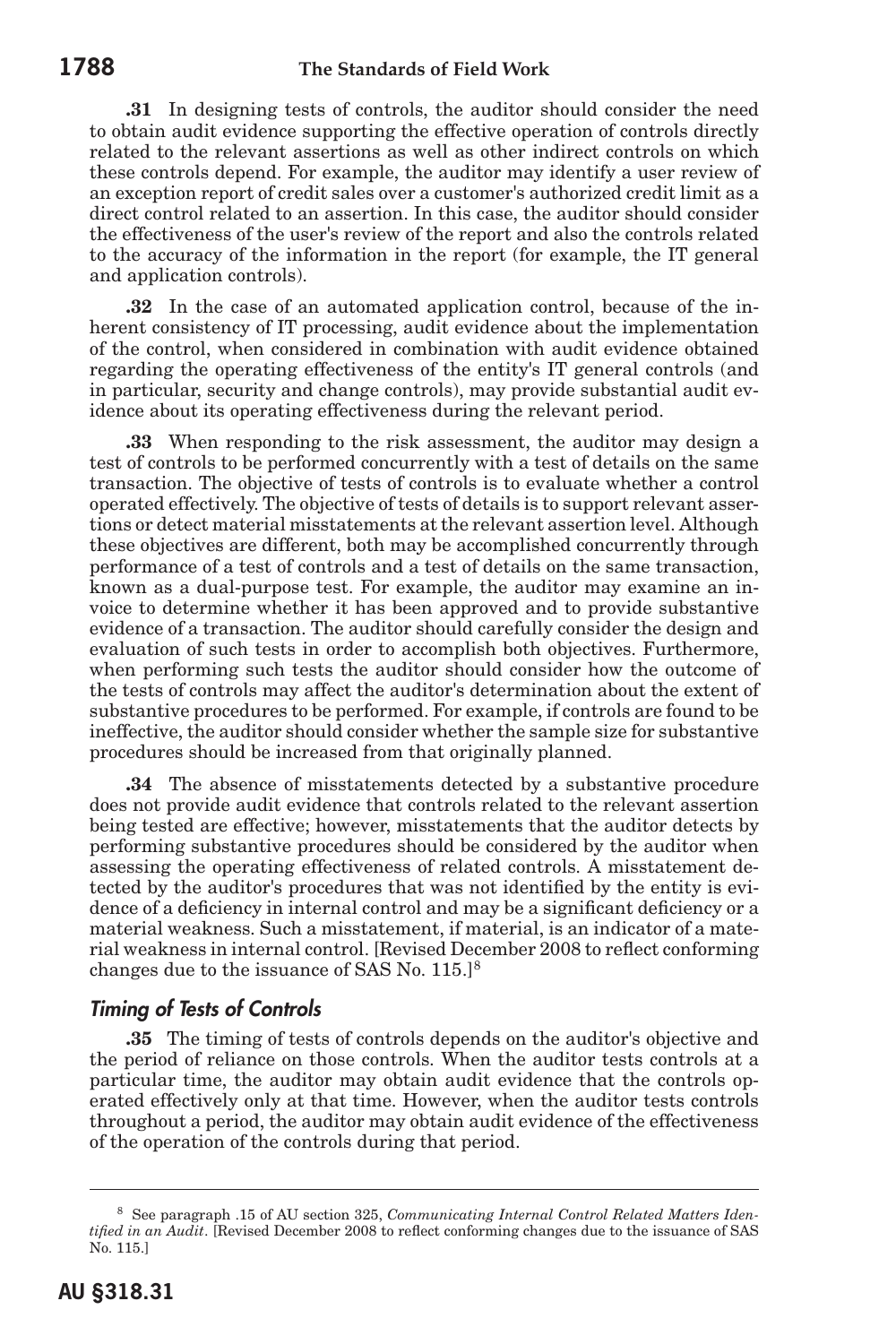#### **Performing Audit Procedures in Response to Assessed Risks 1789**

**.36** The auditor should test controls for the particular time, or throughout the period, for which the auditor intends to rely on those controls. Audit evidence pertaining only to a point in time may be sufficient for the auditor's purpose, for example, when testing controls over the entity's physical inventory counting at the period end. If, on the other hand, the auditor needs audit evidence of the effectiveness of a control over a period, audit evidence pertaining only to a point in time may be insufficient, and the auditor should supplement those tests with other tests of controls that are capable of providing audit evidence that the control operated effectively at relevant times during the period under audit. For example, for a control embedded in a computer program, the auditor may test the operation of the control at a particular point in time to obtain audit evidence about whether the control is operating effectively at that point in time. The auditor then may perform tests of controls directed toward obtaining audit evidence about whether the control operated consistently during the audit period, such as tests of general controls pertaining to the modification and use of that computer program during the audit period. Such additional tests may be made as part of the tests of controls over the entity's monitoring of controls.

**.37** When the auditor obtains audit evidence about the operating effectiveness of controls during an interim period, the auditor should determine what additional audit evidence should be obtained for the remaining period.

**.38** In making that determination, the auditor should consider the significance of the assessed risks of material misstatement at the relevant assertion level, the specific controls that were tested during the interim period, the degree to which audit evidence about the operating effectiveness of those controls was obtained, the length of the remaining period, the extent to which the auditor intends to reduce further substantive procedures based on the reliance of controls, and the control environment. The auditor should obtain audit evidence about the nature and extent of any significant changes in internal control, including changes in the information system, processes, and personnel that occur subsequent to the interim period.

**.39** Additional audit evidence may be obtained, for example, by extending the testing of the operating effectiveness of controls over the remaining period, or testing the entity's monitoring of controls.

**.40** If the auditor plans to use audit evidence about the operating effectiveness of controls obtained in prior audits, the auditor should obtain audit evidence about whether changes in those specific controls have occurred subsequent to the prior audit. The auditor should obtain audit evidence about whether such changes have occurred by a combination of observation, inquiry, and inspection to confirm the understanding of those specific controls. Paragraph .24 of section 326 states that the auditor should perform audit procedures to establish the continuing relevance of audit evidence obtained in prior periods when the auditor plans to use such audit evidence in the current period. For example, in performing the prior audit, the auditor may have determined that an automated control was functioning as intended. The auditor should obtain audit evidence to determine whether changes to the automated control have been made that affect its continued effective functioning, for example, through inquiries of management and the inspection of logs to indicate whether controls have been changed. Consideration of audit evidence about these changes may support either increasing or decreasing the expected audit evidence to be obtained in the current period about the operating effectiveness of the controls.

**.41** If the auditor plans to rely on controls that have changed since they were last tested, the auditor should test the operating effectiveness of such controls in the current audit. Changes may affect the relevance of the audit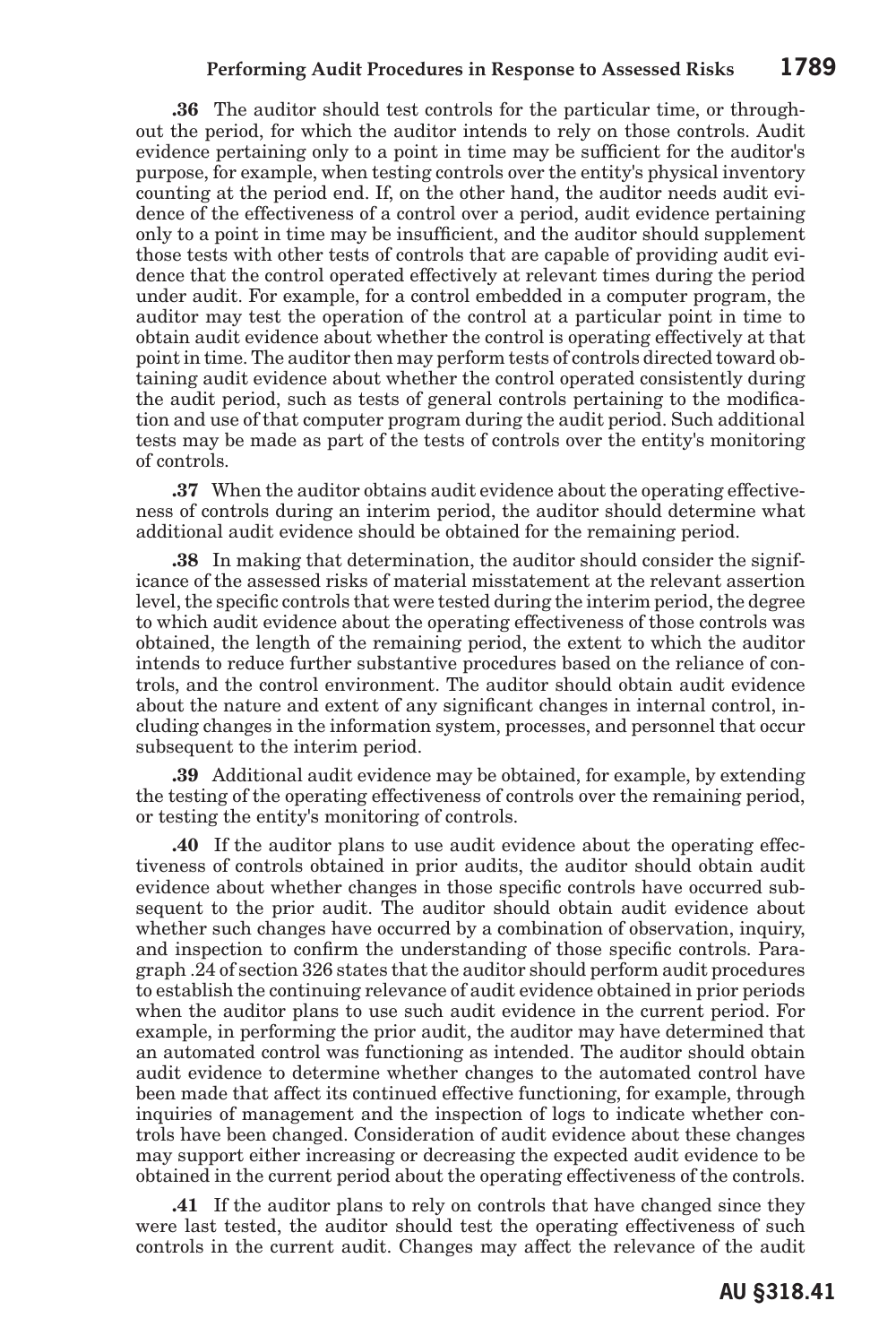evidence obtained in prior periods such that it may no longer be a basis for continued reliance. For example, changes in a system that enable an entity to receive a new report from the system probably do not affect the relevance of prior-period audit evidence; however, a change that causes data to be accumulated or calculated differently does affect it.

**.42** If, based on the understanding of the entity and its environment, the auditor plans to rely on controls that have not changed since they were last tested, the auditor should test the operating effectiveness of such controls at least once in every third year in an annual audit.<sup>9</sup> As indicated in paragraphs .40 and .45, the auditor may not rely on audit evidence about the operating effectiveness of controls obtained in prior audits for controls that have changed since they were last tested or for controls that mitigate a significant risk. The auditor's decision about whether to rely on audit evidence obtained in prior audits for other controls is a matter of professional judgment. In addition, the length of time between retesting such controls is also a matter of professional judgment, but it should not exceed more than two years. The auditor should test a control at least once in every third year in an annual audit, because as time elapses between testing a control, the audit evidence provided in the current audit period about the operating effectiveness of a control tested in a prior audit becomes less relevant and reliable (see paragraph .44).

**.43** In considering whether it is appropriate to use audit evidence about the operating effectiveness of controls obtained in prior audits and, if so, the length of time that may elapse before retesting a control, the auditor should consider:

- The effectiveness of other elements of internal control, including the control environment, the entity's monitoring of controls, and the entity's risk assessment process.
- The risks arising from the characteristics of the control, including whether controls are manual or automated (see paragraphs .57 through .63 of section 314 for a discussion of specific risks arising from manual and automated elements of a control).
- The effectiveness of IT general controls.
- The effectiveness of the control and its application by the entity, including the nature and extent of deviations in the application of the control from tests of operating effectiveness in prior audits.
- Whether the lack of a change in a particular control poses a risk due to changing circumstances.
- The risk of material misstatement and the extent of reliance on the control.

In general, the higher the risk of material misstatement, or the greater the reliance on controls, the shorter the time elapsed, if any, is likely to be. Factors that ordinarily decrease the period for retesting a control, or result in not relying on audit evidence obtained in prior audits at all, include:

- A weak control environment.
- Weak monitoring controls.
- A significant manual element to the relevant controls.
- Personnel changes that significantly affect the application of the control.

<sup>&</sup>lt;sup>9</sup> This guidance may not be appropriate for audits not performed at least on an annual basis.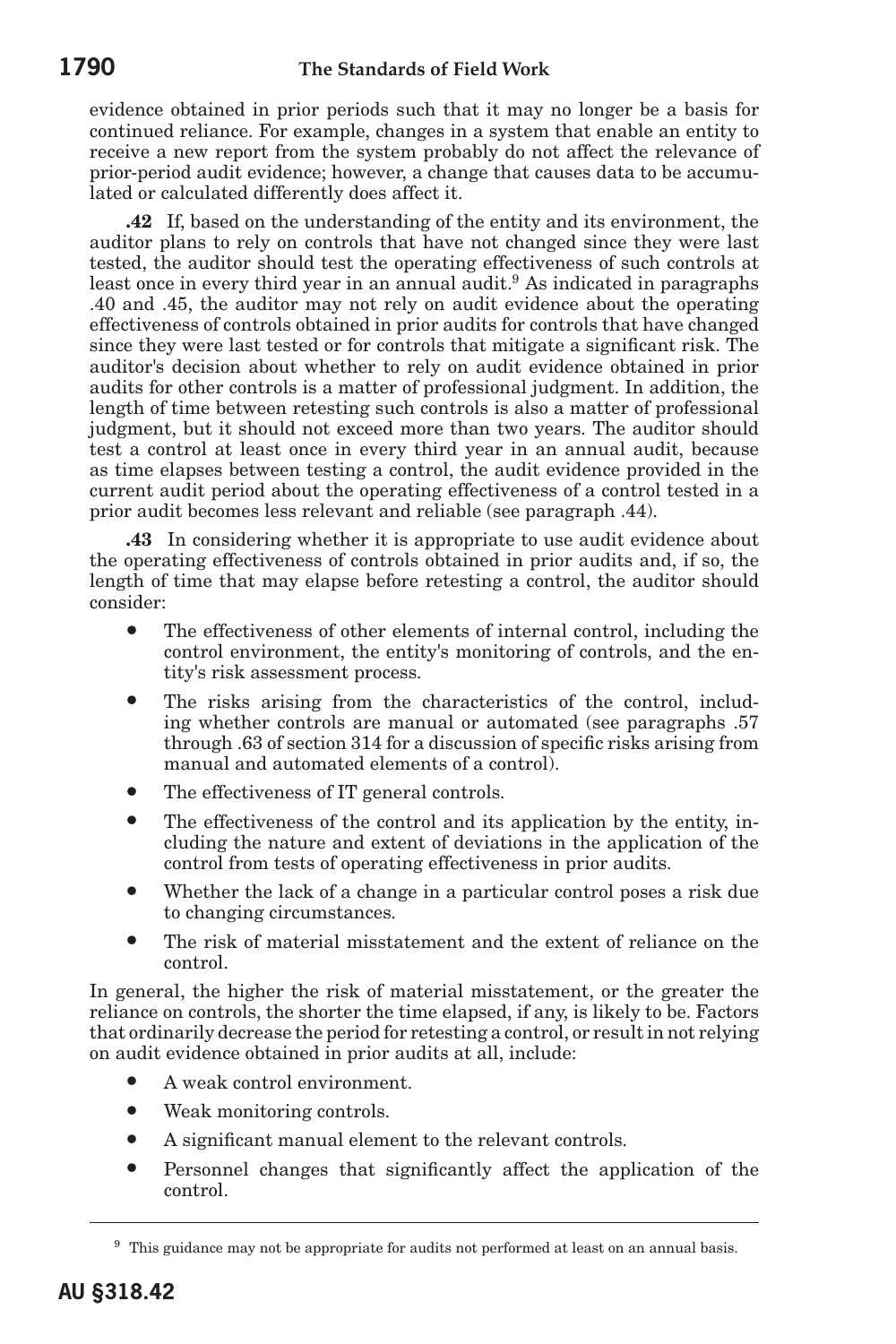- Changing circumstances that indicate the need for changes in the control.
- Weak IT general controls.

**.44** When there are a number of controls for which the auditor determines that it is appropriate to use audit evidence obtained in prior audits, the auditor should test the operating effectiveness of some controls each year. The purpose of such tests of operating effectiveness is to avoid the possibility that the auditor might apply the approach of paragraph .42 to all controls on which the auditor proposes to rely, but test all those controls in a single audit period with no testing of controls in the subsequent two audit periods. In addition to providing audit evidence about the operating effectiveness of the controls being tested in the current audit, such tests provide collateral evidence about the continuing effectiveness of the control environment and therefore contribute to the decision about whether it is appropriate to rely on audit evidence obtained in prior audits. Therefore, when the auditor determines in accordance with paragraphs .40 through .43 that it is appropriate to use audit evidence obtained in prior audits for a number of controls, the auditor should plan to test a sufficient portion of the controls in each audit period, so that at a minimum, each control is tested at least every third audit.

**.45** When, in accordance with paragraph .110 of section 314, the auditor has determined that an assessed risk of material misstatement at the relevant assertion level is a significant risk, and if the auditor plans to rely on the operating effectiveness of controls intended to mitigate that significant risk, the auditor should obtain audit evidence about the operating effectiveness of those controls from tests of controls performed in the current period. The greater the risk of material misstatement, the more audit evidence the auditor should obtain that controls are operating effectively. Accordingly, although the auditor should consider information obtained in prior audits in designing tests of controls to mitigate a significant risk, the auditor should not rely on audit evidence about the operating effectiveness of controls over such risks obtained in a prior audit, but instead should obtain audit evidence about the operating effectiveness of controls over such risks in the current period.

### *Extent of Tests of Controls*

**.46** The auditor should design sufficient tests of controls to obtain sufficient appropriate audit evidence that the controls are operating effectively throughout the period of reliance. Factors that the auditor may consider in determining the extent of tests of controls include the following:

- The frequency of the performance of the control by the entity during the period.
- The length of time during the audit period that the auditor is relying on the operating effectiveness of the control.
- The relevance and reliability of the audit evidence to be obtained in supporting that the control prevents, or detects and corrects, material misstatements at the relevant assertion level.
- The extent to which audit evidence is obtained from tests of other controls related to the relevant assertion.
- The extent to which the auditor plans to rely on the operating effectiveness of the control in the assessment of risk (and thereby reduce substantive procedures based on the reliance of such control).
- The expected deviation from the control.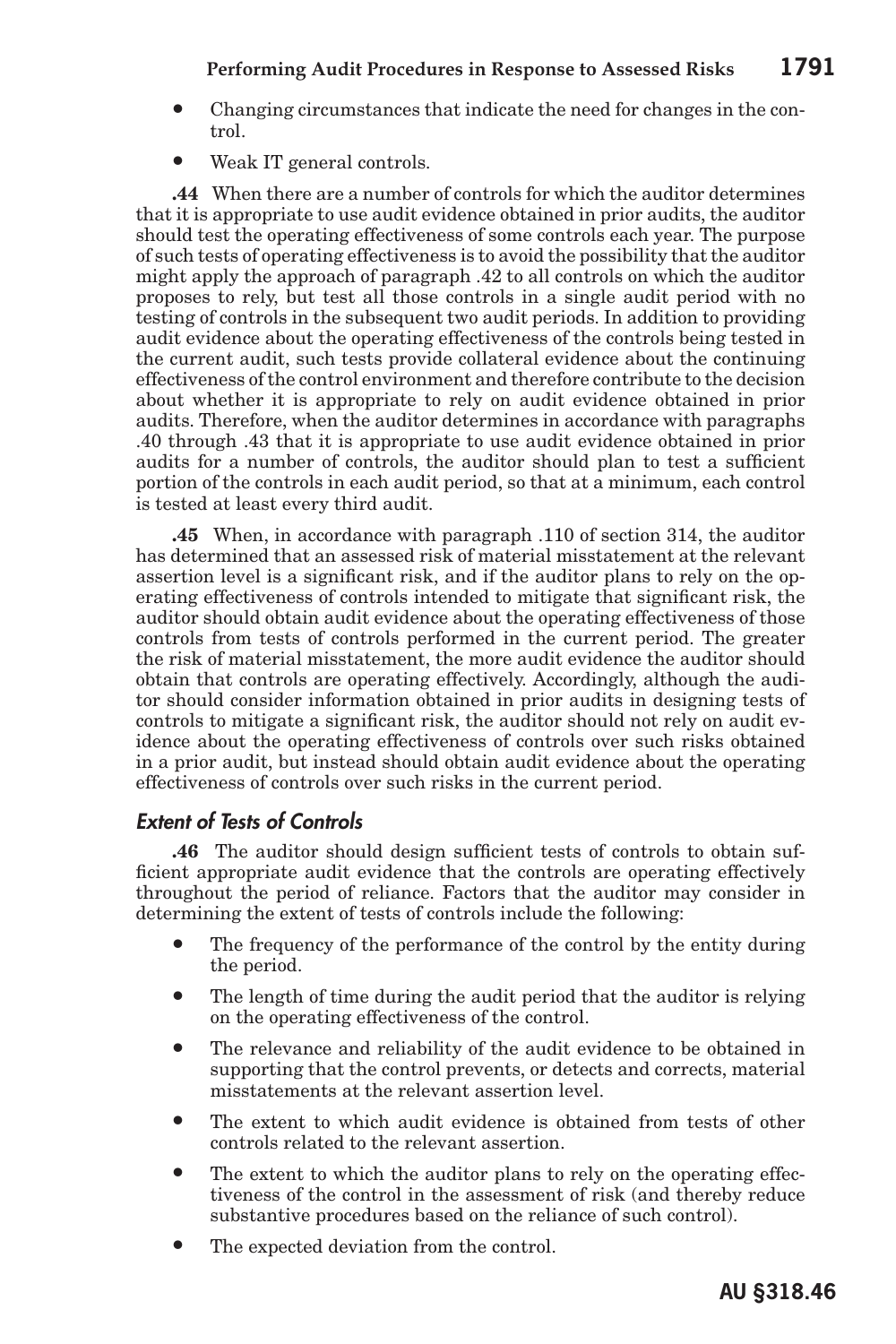Considering the above factors, when a control is applied on a transaction basis (for example, matching approved purchase orders to supplier invoices) and if the control operates frequently, the auditor should consider using an audit sampling technique to obtain reasonable assurance of the operation of the control. When a control is applied on a periodic basis (for example, monthly reconciliation of accounts receivable subsidiary ledger to the general ledger) the auditor should consider guidance appropriate for testing smaller populations (for example, testing the control application for two months and reviewing evidence the control operated in other months or reviewing other months for unusual items). Refer further to section 350, *Audit Sampling*, and the related Audit Guide.

**.47** To reduce the extent of substantive procedures in an audit, the tests of controls performed by the auditor need to be sufficient to determine the operating effectiveness of the controls at the relevant assertion level and the level of planned reliance (see paragraph .50).

**.48** The auditor should increase the extent of tests of controls the more the auditor relies on the operating effectiveness of controls in the assessment of risk. In addition, as the rate of expected deviation from a control increases, the auditor should increase the extent of testing of the control. However, the auditor should consider whether the rate of expected deviation indicates that obtaining audit evidence from the performance of tests of controls will not be sufficient to reduce the control risk at the relevant assertion level. If the rate of expected deviation is expected to be too high, the auditor may determine that tests of controls for a particular assertion may be inappropriate.

**.49** Generally, IT processing is inherently consistent; therefore, the auditor may be able to limit the testing to one or a few instances of the control operation. An automated control should function consistently unless the program (including the tables, files, or other permanent data used by the program) is changed. Once the auditor determines that an automated control is functioning as intended (which could be done at the time the control is initially implemented or at some other date), the auditor should perform tests to determine that the control continues to function effectively. Such tests might include determining that changes to the program are not made without being subject to the appropriate program change controls, that the authorized version of the program is used for processing transactions, and that other relevant general controls are effective. Such tests also might include determining that changes to the programs have not been made, as may be the case when the entity uses packaged software applications without modifying or maintaining them. For example, the auditor may test the administration of IT security to obtain audit evidence that unauthorized access has not occurred during the period.

### Substantive Procedures

**.50** Substantive procedures are performed to detect material misstatements at the relevant assertion level, and include tests of details of classes of transactions, account balances, and disclosures and substantive analytical procedures. The auditor should plan and perform substantive procedures to be responsive to the related assessment of the risk of material misstatement.

**.51** Regardless of the assessed risk of material misstatement, the auditor should design and perform substantive procedures for all relevant assertions related to each material class of transactions, account balance, and disclosure. This reflects the fact that the auditor's assessment of risk is judgmental and may not be sufficiently precise to identify all risks of material misstatement. Further, there are inherent limitations to internal control, including management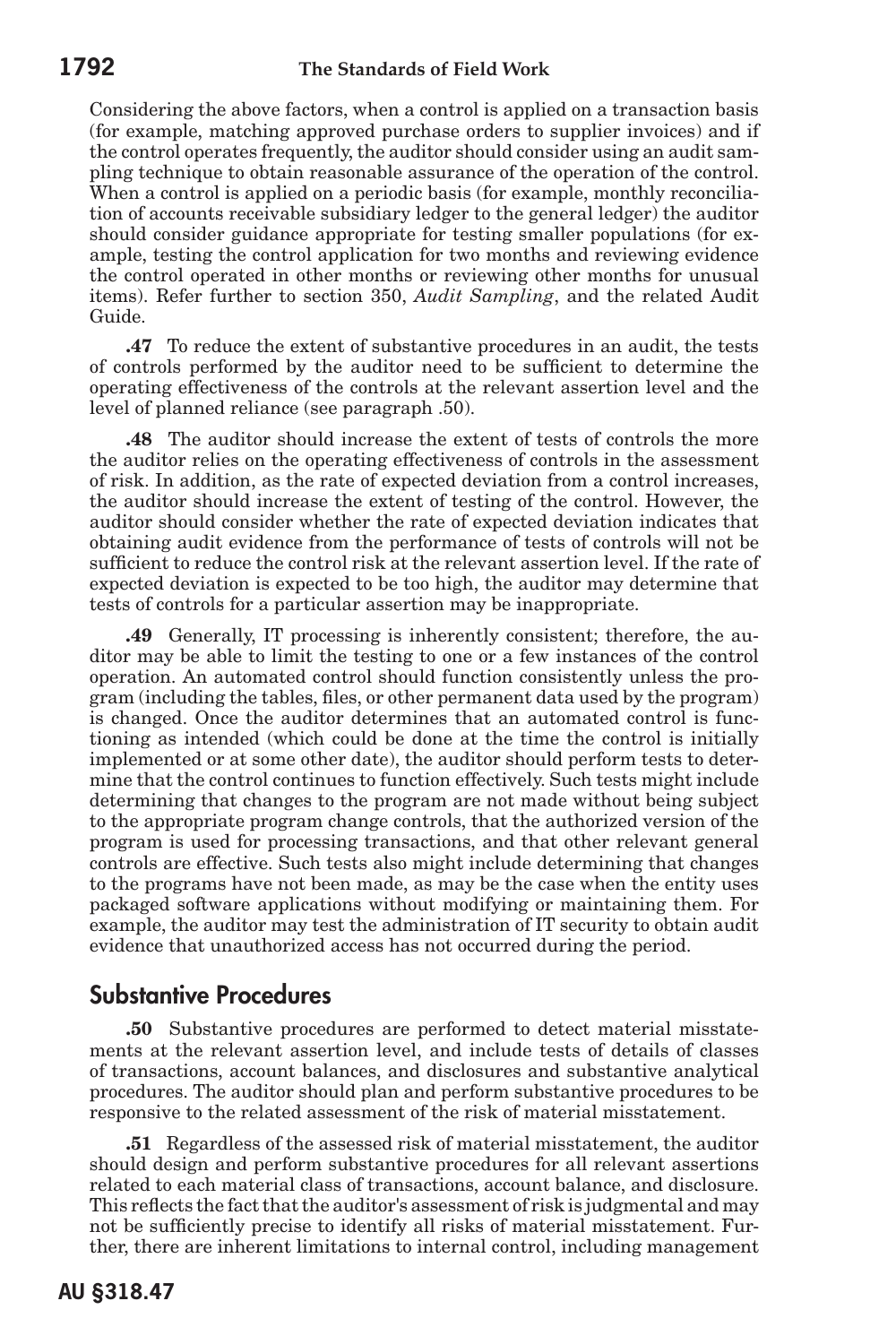override, and even effective internal controls generally reduce, but do not eliminate, the risk of material misstatement.

**.52** The auditor's substantive procedures should include the following audit procedures related to the financial statement reporting process:

- Agreeing the financial statements, including their accompanying notes, to the underlying accounting records; and
- Examining material journal entries and other adjustments made during the course of preparing the financial statements.

The nature and extent of the auditor's examination of journal entries and other adjustments depend on the nature and complexity of the entity's financial reporting system and the associated risks of material misstatement.

**.53** When, in accordance with paragraph .110 of section 314, the auditor has determined that an assessed risk of material misstatement at the relevant assertion level is a significant risk, the auditor should perform substantive procedures that are specifically responsive to that risk. For example, if the auditor identifies that management is under pressure to meet earnings expectations, there may be a risk that management is inflating sales by improperly recognizing revenue related to sales agreements with terms that preclude revenue recognition or by invoicing sales before shipment. In these circumstances, the auditor may, for example, design external written confirmation requests not only to confirm outstanding amounts, but also to confirm the details of the sales agreements, including date, any rights of return, and delivery terms. In addition, the auditor may find it effective to supplement such external written confirmations with inquiries of nonfinancial personnel in the entity regarding any changes in sales agreements and delivery terms.

**.54** When the approach to significant risks consists only of substantive procedures, the audit procedures appropriate to address such significant risks consist of tests of details only, or a combination of tests of details and substantive analytical procedures. The auditor should consider the guidance in paragraphs .55 through .68 in designing the nature, timing, and extent of substantive procedures for significant risks. To obtain sufficient appropriate audit evidence, the substantive procedures related to significant risks are most often designed to obtain audit evidence with higher reliability.

#### *Nature of Substantive Procedures*

**.55** Substantive procedures include tests of details and substantive analytical procedures. Substantive analytical procedures are generally more applicable to large volumes of transactions that tend to be predictable over time. Tests of details are ordinarily more appropriate to obtain audit evidence regarding certain relevant assertions about account balances, including existence and valuation. The auditor should plan substantive procedures to be responsive to the planned level of detection risk. In some situations, the auditor may determine that performing only substantive analytical procedures may be sufficient to reduce the planned level of detection risk to an acceptably low level. For example, the auditor may determine that performing only substantive analytical procedures is responsive to the planned level of detection risk for an individual class of transactions where the auditor's assessment of risk has been reduced by obtaining audit evidence from performance of tests of the operating effectiveness of controls. In other situations, the auditor may determine that tests of details only are appropriate, or that a combination of substantive analytical procedures and tests of details is most responsive to the assessed risks. The auditor's determination as to the substantive procedures that are most responsive to the planned level of detection risk is affected by whether the auditor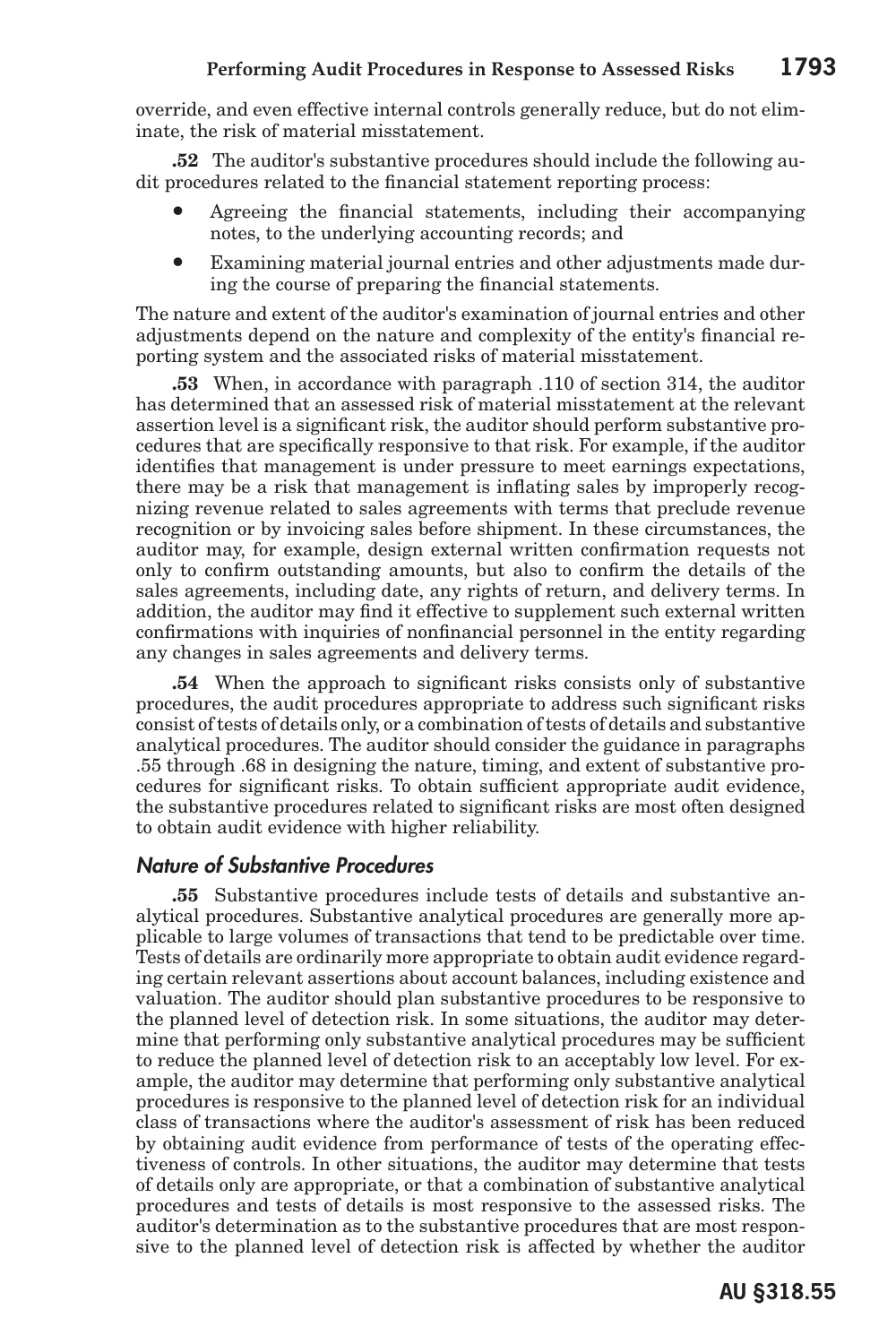has obtained audit evidence about the operating effectiveness of controls. The Appendix [paragraph .79] includes examples of substantive procedures that may be performed on inventories of a manufacturing entity.

**.56** The auditor should design tests of details responsive to the assessed risk with the objective of obtaining sufficient appropriate audit evidence to achieve the planned level of assurance at the relevant assertion level. In designing substantive procedures related to the existence or occurrence assertion, the auditor should select from items contained in a financial statement amount and should obtain the relevant audit evidence. On the other hand, in designing audit procedures related to the completeness assertion, the auditor should select from audit evidence indicating that an item should be included in the relevant financial statement amount and should investigate whether that item is so included. The knowledge gained when understanding the business and its environment should be helpful in selecting the nature, timing, and extent of audit procedures related to the completeness assertion. For example, the auditor might inspect subsequent cash disbursements and compare them with the recorded accounts payable to determine whether any purchases had been omitted from accounts payable.

**.57** In designing substantive analytical procedures, the auditor should consider such matters as:

- The suitability of using substantive analytical procedures, given the assertions
- The reliability of the data, whether internal or external, from which the expectation of recorded amounts or ratios is developed
- Whether the expectation is sufficiently precise to identify the possibility of a material misstatement at the desired level of assurance
- The amount of any difference in recorded amounts from expected values that is acceptable

The auditor should consider testing the controls, if any, over the entity's preparation of information to be used by the auditor in applying analytical procedures. When such controls are effective, the auditor has greater confidence in the reliability of the information and, therefore, in the results of analytical procedures. When designing substantive analytical procedures, the auditor should evaluate the risk of management override of controls. As part of this process, the auditor should evaluate whether such an override might have allowed adjustments outside of the normal period-end financial reporting process to have been made to the financial statements. Such adjustments might have resulted in artificial changes to the financial statement relationships being analyzed, causing the auditor to draw erroneous conclusions. For this reason, substantive analytical procedures alone are not well suited to detecting some types of fraud. Alternatively, the auditor may consider whether the information was subjected to audit testing in the current or prior period. In determining the audit procedures to apply to the information upon which the expectation for substantive analytical procedures is based, the auditor should consider the guidance in paragraph .14.

#### *Timing of Substantive Procedures*

**.58** In some circumstances, substantive procedures may be performed at an interim date. When substantive procedures are performed at an interim date, the auditor should perform further substantive procedures or substantive procedures combined with tests of controls to cover the remaining period that provide a reasonable basis for extending the audit conclusions from the interim date to the period end.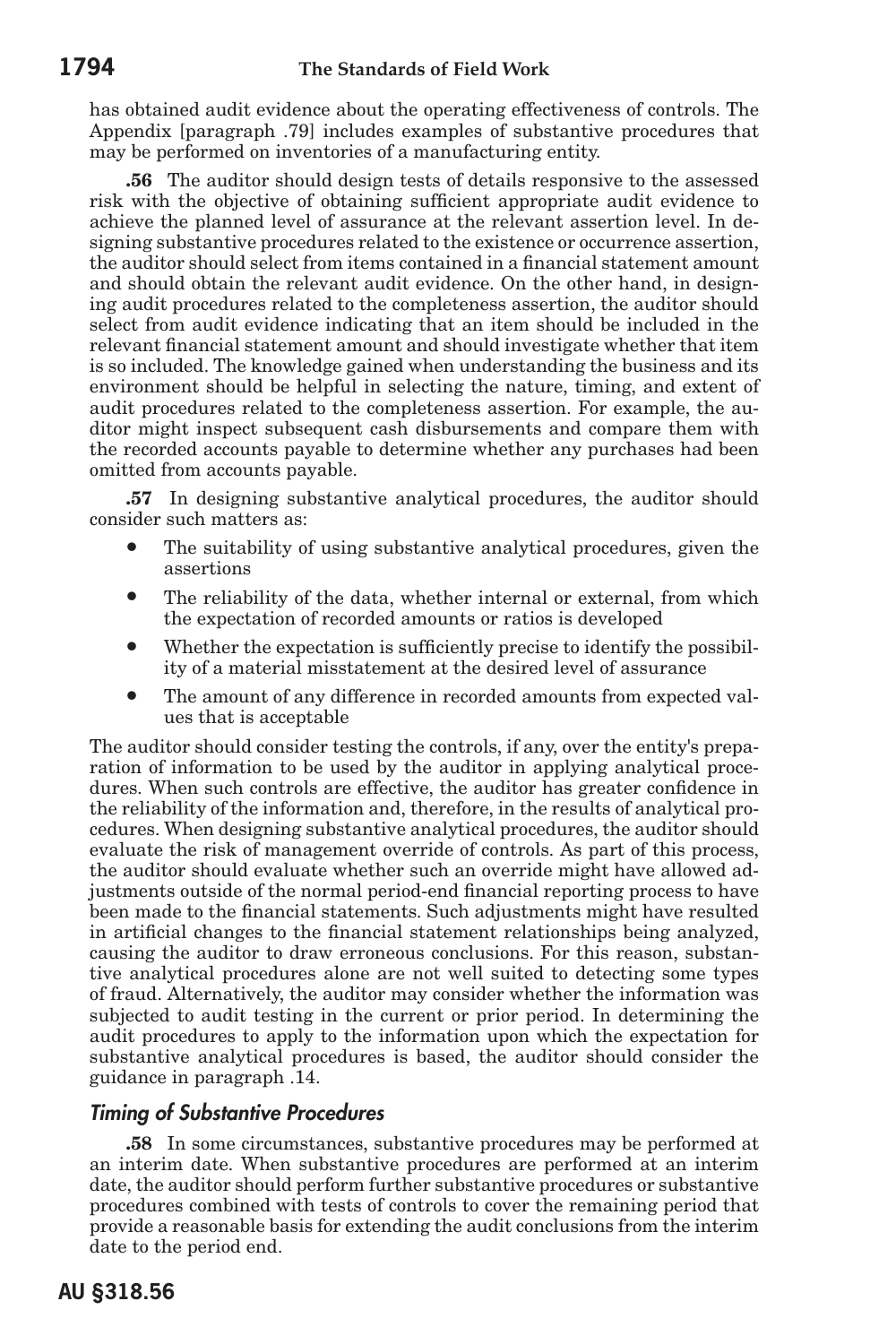**.59** Performing substantive procedures at an interim date increases the risk that misstatements that may exist at the period end are not detected by the auditor. This risk increases as the remaining period is lengthened. In considering whether to perform substantive procedures at an interim date, the auditor should consider such factors as:

- The control environment and other relevant controls
- The availability of information at a later date that is necessary for the auditor's procedures
- The objective of the substantive procedure
- The assessed risk of material misstatement
- The nature of the class of transactions or account balance and relevant assertions
- The ability of the auditor to reduce the risk that misstatements that exist at the period end are not detected by performing appropriate substantive procedures or substantive procedures combined with tests of controls to cover the remaining period in order to reduce the risk that misstatements that exist at period end are not detected

**.60** Although it is not necessary to obtain audit evidence about the operating effectiveness of controls in order to have a reasonable basis for extending audit conclusions from an interim date to the period end, the auditor should consider whether performing only substantive procedures to cover the remaining period is sufficient. If the auditor concludes that substantive procedures alone would not be sufficient to cover the remaining period, tests of the operating effectiveness of relevant controls should be performed or the substantive procedures should be performed as of the period end.

**.61** In circumstances in which the auditor has identified risks of material misstatement due to fraud, the auditor's responses to address those risks may include changing the timing of audit procedures. For example, the auditor might conclude that, given the risks of intentional misstatement or manipulation, audit procedures to extend audit conclusions from an interim date to the periodend reporting date would not be effective. In such circumstances, the auditor might conclude that substantive procedures should be performed at or near the end of the reporting period to best address an identified risk of material misstatement due to fraud.10

**.62** When performing substantive procedures at an interim date, the auditor may compare and may reconcile information concerning the balance at the period end with the comparable information at the interim date to identify amounts that appear unusual, investigates any such amounts, and may perform substantive analytical procedures or tests of details to test the intervening period. When the auditor plans to perform substantive analytical procedures with respect to the intervening period, the auditor should consider whether the period-end balances of the particular classes of transactions or account balances are reasonably predictable with respect to amount, relative significance, and composition. The auditor should also consider whether the entity's procedures for analyzing and adjusting such classes of transactions or account balances at interim dates and for establishing proper accounting cutoffs are appropriate. In addition, the auditor should consider whether the information system relevant to financial reporting will provide information concerning the balances at the period end and the transactions in the remaining period that is sufficient to

<sup>10</sup> See paragraph .52 of section 316, *Consideration of Fraud in a Financial Statement Audit*.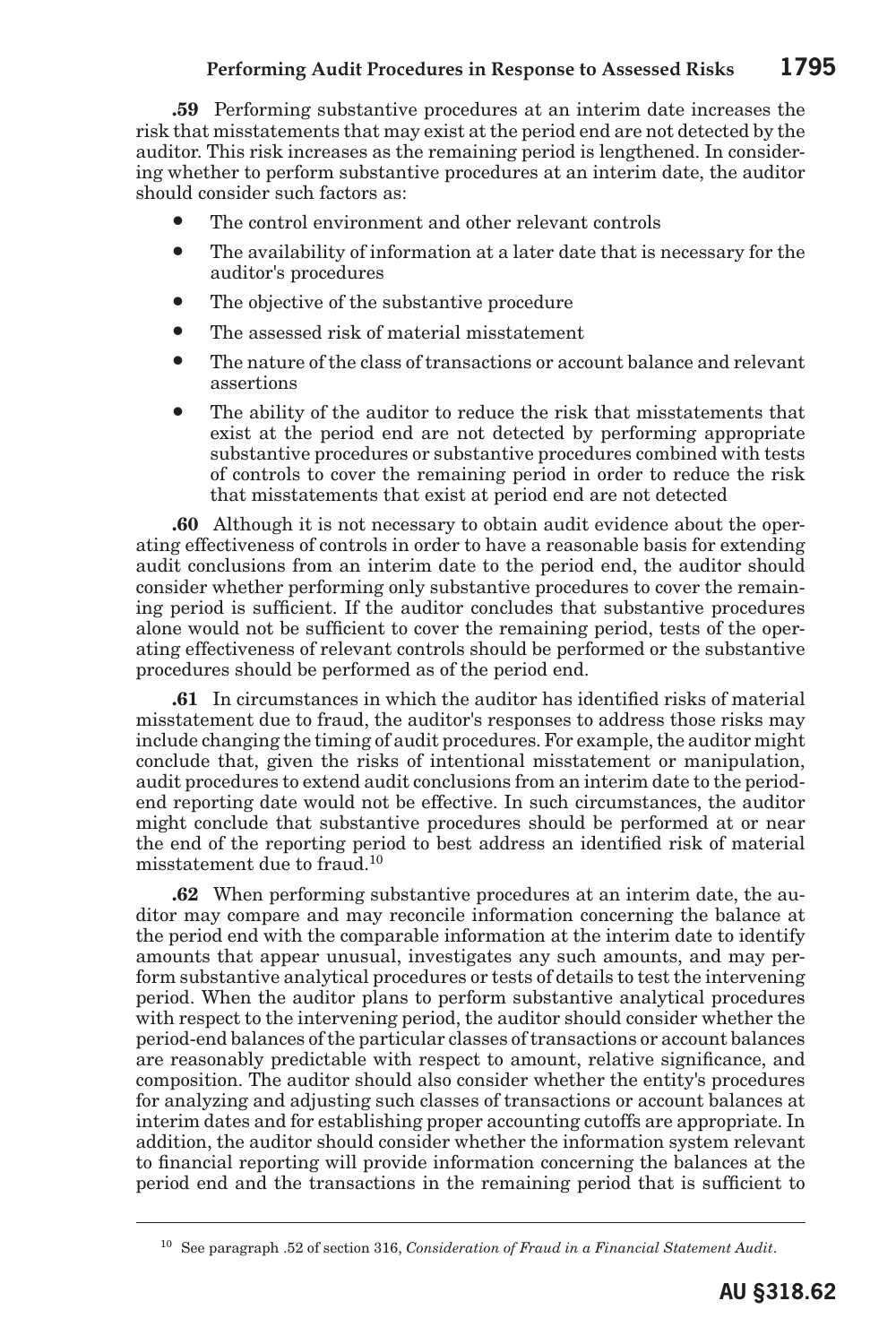permit investigation of (*a*) significant unusual transactions or entries (including those at or near the period end); (*b*) other causes of significant fluctuations, or expected fluctuations that did not occur; and (*c*) changes in the composition of the classes of transactions or account balances.

**.63** If misstatements are detected in classes of transactions or account balances at an interim date, the auditor should consider modifying the related assessment of risk and the planned nature, timing, or extent of the substantive procedures covering the remaining period that relate to such classes of transactions or account balances, or the auditor may extend or may repeat such audit procedures at the period end.

**.64** The use of audit evidence from the performance of substantive procedures in a prior audit is not sufficient to reduce detection risk to an acceptably low level in the current period. In most cases, audit evidence from the performance of substantive procedures in a prior audit provides little or no audit evidence for the current period. In order for audit evidence obtained in a prior audit to be used in the current period as substantive audit evidence, the audit evidence and the related subject matter must not fundamentally change. An example of audit evidence obtained from the performance of substantive procedures in a prior period that may be relevant in the current year is prior audit evidence substantiating the purchase cost of a building or building addition. As specified by paragraph .24 of section 326, if the auditor plans to use audit evidence obtained from the performance of substantive procedures in a prior audit, the auditor should perform audit procedures during the current period to establish the continuing relevance of the audit evidence.

**.65** The timing of audit procedures also involves consideration of whether related audit procedures are properly coordinated. This includes, for example:

- *a.* Coordinating the audit procedures applied to related-party transactions and balances.<sup>11</sup>
- *b.* Coordinating the testing of interrelated accounts and accounting cutoffs.
- *c.* Maintaining temporary audit control over assets that are readily negotiable and simultaneously testing such assets and cash on hand and in banks, bank loans, and other related items.

Decisions about coordinating related audit procedures should be made in the light of the risks of material misstatement and of the particular audit procedures that could be applied, either for the remaining period or at period end, or both.

#### *Extent of the Performance of Substantive Procedures*

**.66** The greater the risk of material misstatement, the less detection risk that can be accepted; consequently, the greater the extent of substantive procedures. Because the risk of material misstatement includes consideration of the effectiveness of internal control, the extent of substantive procedures may be reduced by satisfactory results from tests of the operating effectiveness of controls. However, increasing the extent of an audit procedure is appropriate only if the audit procedure itself is relevant to the specific risk.

**.67** In designing tests of details, the extent of testing is ordinarily thought of in terms of the sample size, which is affected by the planned level of detection risk, tolerable misstatement, expected misstatement, and nature of the

<sup>11</sup> See section 334, *Related Parties*.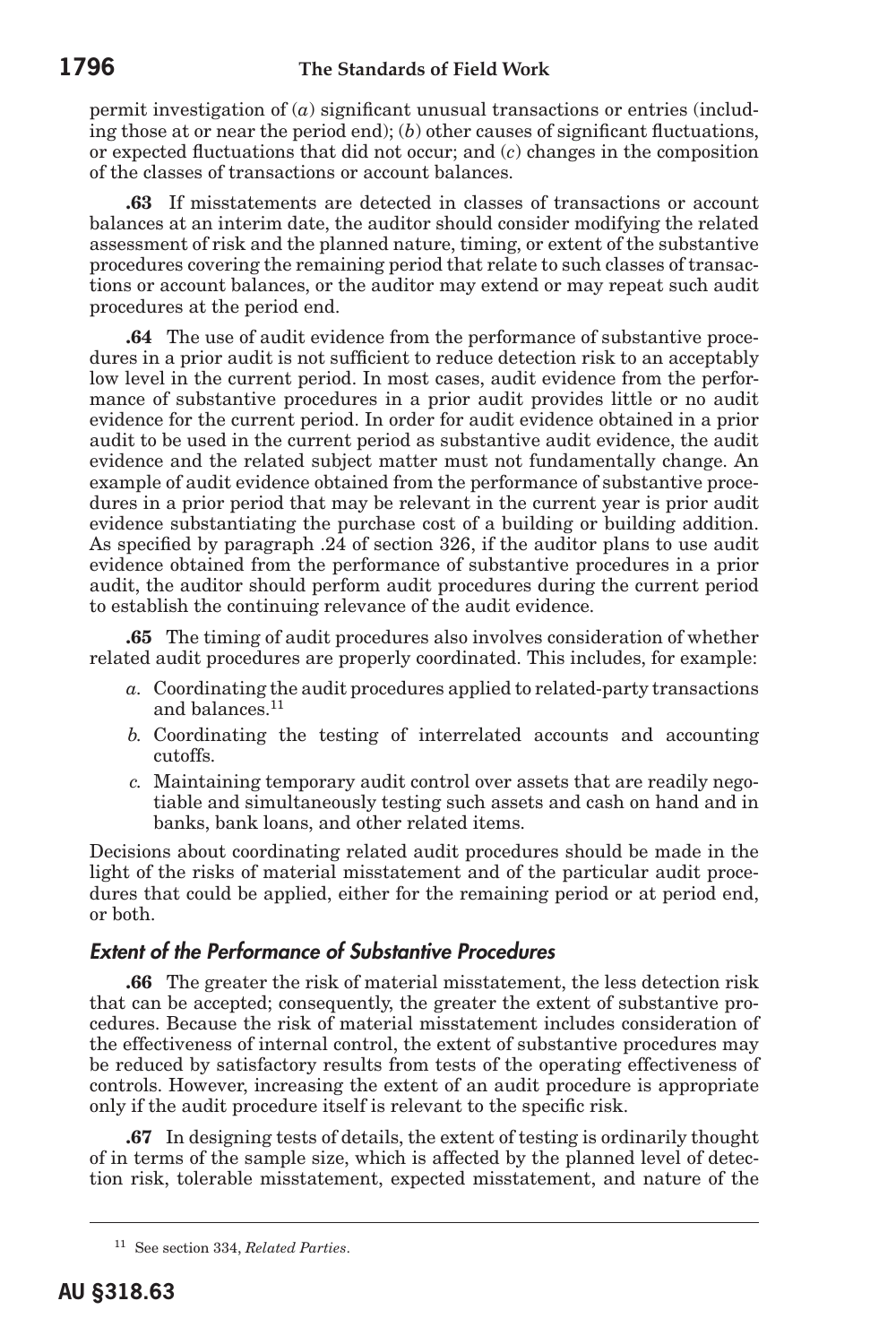population. However, the auditor should also consider other matters, including whether it is more effective to use other selective means of testing, such as selecting large or unusual items from a population as opposed to performing sampling or stratifying the population into homogeneous sub-populations for sampling. Section 350 contains guidance on the use of sampling and other means of selecting items for testing.

**.68** In planning substantive analytical procedures, the auditor should consider the amount of difference from the expectation that can be accepted without further investigation. This consideration is influenced primarily by tolerable misstatement and should be consistent with the desired level of assurance. Determination of this amount involves considering the possibility that a combination of misstatements in the specific account balance, class of transactions, or disclosure could aggregate to an unacceptable amount. In designing substantive analytical procedures, the auditor should increase the desired level of assurance as the risk of material misstatement increases. Section 329, *Analytical Procedures*, contains guidance on the application of analytical procedures during an audit.

### Adequacy of Presentation and Disclosure

**.69** The auditor should perform audit procedures to evaluate whether the overall presentation of the financial statements, including the related disclosures, are in accordance with generally accepted accounting principles. The auditor should consider whether the individual financial statements are presented in a manner that reflects the appropriate classification and description of financial information. The presentation of financial statements in conformity with generally accepted accounting principles also includes adequate disclosure of material matters. These matters relate to the form, arrangement, and content of the financial statements and their related notes, including, for example, the terminology used, the amount of detail given, the classification of items in the financial statements, and the bases of amounts set forth. The auditor should consider whether management should have disclosed a particular matter in light of the circumstances and facts of which the auditor is aware at the time. In performing the evaluation of the overall presentation of the financial statements, including the related disclosures, the auditor should consider the assessed risk of material misstatement at the relevant assertion level. See paragraph .15 of section 326 for a description of the relevant assertions related to presentation and disclosure.

# Evaluating the Sufficiency and Appropriateness of the Audit Evidence Obtained<sup>12</sup>

**.70** Based on the audit procedures performed and the audit evidence obtained, the auditor should evaluate whether the assessments of the risks of material misstatement at the relevant assertion level remain appropriate.

**.71** An audit of financial statements is a cumulative and iterative process. As the auditor performs planned audit procedures, the audit evidence obtained may cause the auditor to modify the nature, timing, or extent of other planned audit procedures. Information may come to the auditor's attention that differs significantly from the information on which the risk assessments were based. For example, the extent of misstatements that the auditor detects by performing substantive procedures may alter the auditor's judgment about the risk

<sup>12</sup> See paragraph .67 of section 312.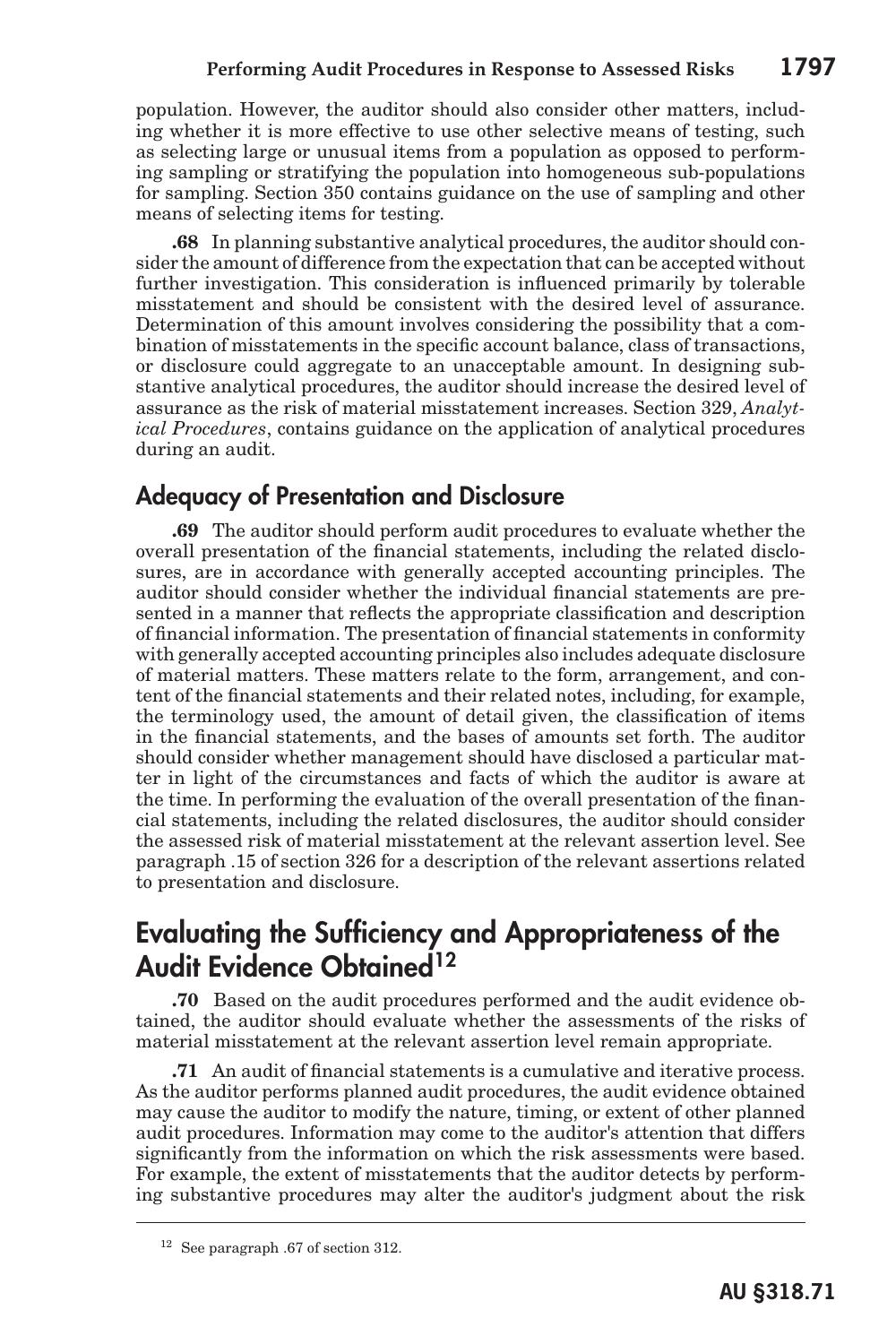assessments and may indicate a material weakness in internal control. In addition, analytical procedures performed at the overall review stage of the audit may indicate a previously unrecognized risk of material misstatement (see section 329). In such circumstances, the auditor should reevaluate the planned audit procedures based on the revised consideration of assessed risks for all or some of the relevant assertions related to classes of transactions, account balances, or disclosures. Paragraph .121 of section 314 contains further guidance on revising the auditor's risk assessment.

**.72** The concept of effectiveness of the operation of controls recognizes that some deviations in the way controls are applied by the entity may occur. Deviations from prescribed controls may be caused by such factors as changes in key personnel, significant seasonal fluctuations in volume of transactions, and human error. When such deviations are detected during the performance of tests of controls, the auditor should make specific inquiries to understand these matters and their potential consequences, for example, by inquiring about the timing of personnel changes in key internal control functions. In addition, the auditor should consider whether any misstatements detected from the performance of substantive procedures alter the auditor's judgment as to the effectiveness of the related controls. The auditor should determine whether the tests of controls performed provide an appropriate basis for reliance on the controls, whether additional tests of controls are necessary, or whether the potential risks of misstatement need to be addressed using substantive procedures.

**.73** The auditor should not assume that an instance of fraud or error is an isolated occurrence, and therefore should consider how the detection of such misstatement affects the assessed risks of material misstatement. Before the conclusion of the audit, the auditor should evaluate whether audit risk has been reduced to an appropriately low level and whether the nature, timing, and extent of the audit procedures may need to be reconsidered. For example, the auditor should reconsider:

- The nature, timing, and extent of substantive procedures
- The audit evidence of the operating effectiveness of relevant controls, including the entity's risk assessment process

**.74** The auditor should conclude whether sufficient appropriate audit evidence has been obtained to reduce to an appropriately low level the risk of material misstatement in the financial statements. In developing an opinion, the auditor should consider all relevant audit evidence, regardless of whether it appears to corroborate or to contradict the relevant assertions in the financial statements.

**.75** The sufficiency and appropriateness of audit evidence to support the auditor's conclusions throughout the audit are a matter of professional judgment. The auditor's judgment as to what constitutes sufficient appropriate audit evidence is influenced by such factors as the:

- Significance of the potential misstatement in the relevant assertion and the likelihood of its having a material effect, individually or aggregated with other potential misstatements, on the financial statements.
- Effectiveness of management's responses and controls to address the risks.
- Experience gained during previous audits with respect to similar potential misstatements.
- Results of audit procedures performed, including whether such audit procedures identified specific instances of fraud or error.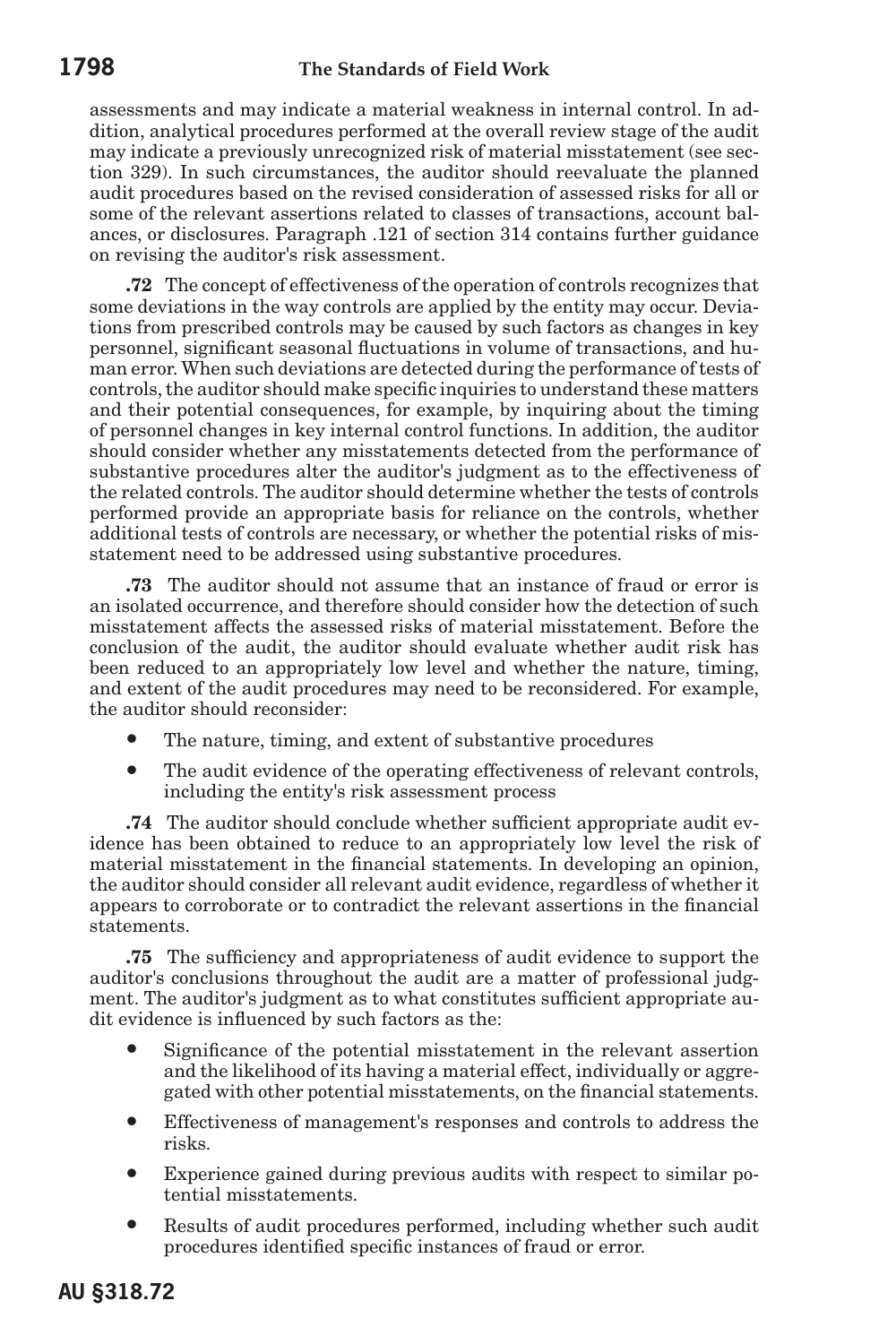- Source and reliability of available information.
- Persuasiveness of the audit evidence.
- Understanding of the entity and its environment, including its internal control.

**.76** If the auditor has not obtained sufficient appropriate audit evidence as to a material financial statement assertion, the auditor should attempt to obtain further audit evidence. If the auditor is unable to obtain sufficient appropriate audit evidence, the auditor should express a qualified opinion or a disclaimer of opinion.13

## **Documentation**

- **.77** The auditor should document:
- *a.* The overall responses to address the assessed risks of misstatement at the financial statement level
- *b.* The nature, timing, and extent of the further audit procedures
- *c.* The linkage of those procedures with the assessed risks at the relevant assertion level
- *d.* The results of the audit procedures
- *e.* The conclusions reached with regard to the use in the current audit of audit evidence about the operating effectiveness of controls that was obtained in a prior audit

The manner in which these matters are documented is based on the auditor's professional judgment. Section 339, *Audit Documentation*, establishes standards and provides guidance regarding documentation in the context of the audit of financial statements.

# Effective Date

**.78** This section is effective for audits of financial statements for periods beginning on or after December 15, 2006. Earlier application is permitted.

<sup>13</sup> See paragraphs .20 through .34 and .61 through .63 of section 508, *Reports on Audited Financial Statements*, for further guidance on expression of a qualified opinion or a disclaimer of opinion.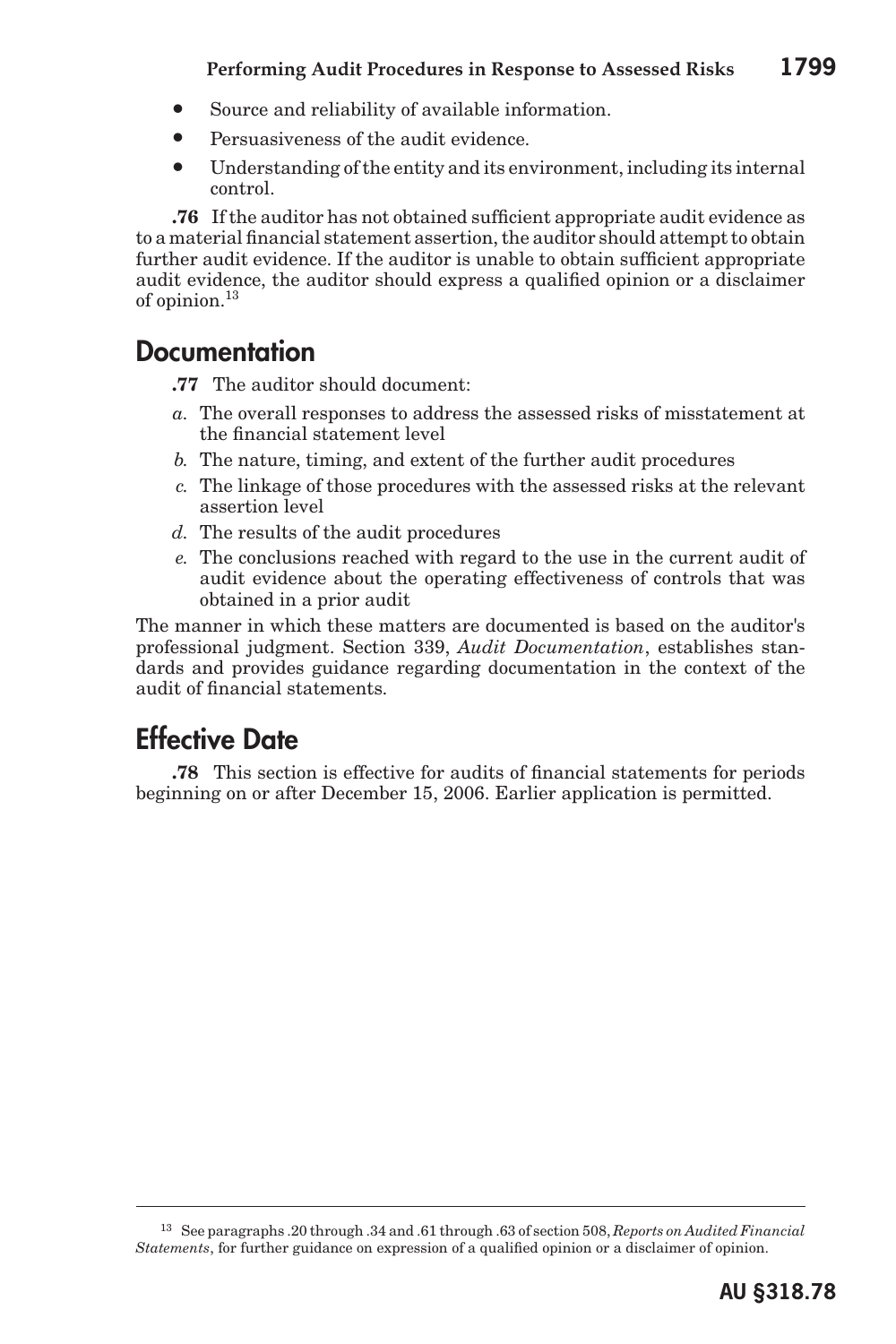**.79**

# Appendix

### Illustrative Financial Statement Assertions and Examples of Substantive Procedures Illustrations for Inventories of a Manufacturing Company

**A1.** This Appendix illustrates the use of assertions in designing substantive procedures and does not illustrate tests of controls. The following examples of substantive procedures are not intended to be all-inclusive, nor is it expected that all of the procedures would be applied in an audit. The particular substantive procedures to be used in each circumstance depend on the auditor's risk assessments and tests of controls.

| <b>Illustrative Assertions</b><br><b>About Account Balances</b>                            | <b>Examples of Substantive Procedures</b>                                                                                                                                                             |
|--------------------------------------------------------------------------------------------|-------------------------------------------------------------------------------------------------------------------------------------------------------------------------------------------------------|
| <b>Existence</b>                                                                           |                                                                                                                                                                                                       |
| Inventories included in the<br>balance sheet physically ex-<br>ist.                        | Physical examination of inventory items.                                                                                                                                                              |
|                                                                                            | Obtaining confirmation of inventories at<br>locations outside the entity.                                                                                                                             |
|                                                                                            | Inspection of documents relating to in-<br>ventory transactions between a physi-<br>cal inventory date and the balance sheet<br>date.                                                                 |
| Inventories represent items<br>held for sale or use in the nor-<br>mal course of business. | Inspecting perpetual inventory records,<br>production records, and purchasing<br>records for indications of current activ-<br>ity.                                                                    |
|                                                                                            | Reconciling items in the inventory listing<br>to a current computer-maintained sales<br>catalog and subsequent sales and deliv-<br>ery reports using computer-assisted au-<br>dit techniques (CAATs). |
|                                                                                            | Inquiry of production and sales person-<br>nel.                                                                                                                                                       |
|                                                                                            | Using the work of specialists to corrobo-<br>rate the nature of specialized products.                                                                                                                 |
| <b>Rights and Obligations</b>                                                              |                                                                                                                                                                                                       |
| The entity has legal title or<br>similar rights of ownership to<br>the inventories.        | Examining paid vendors' invoices, con-<br>signment agreements, and contracts.                                                                                                                         |
|                                                                                            | Obtaining confirmation of inventories at<br>locations outside the entity.                                                                                                                             |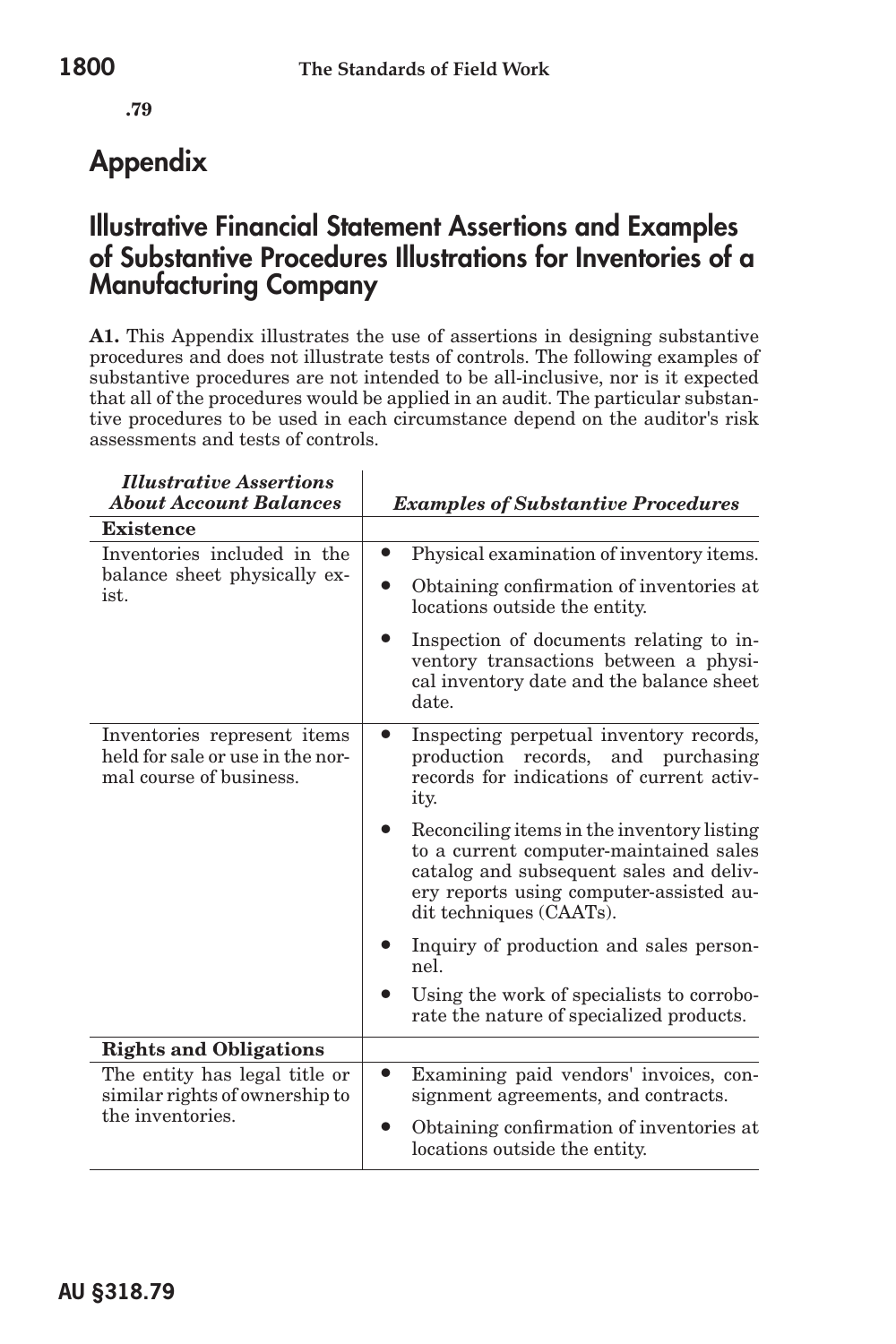l.

| <b>Illustrative Assertions</b><br><b>About Account Balances</b>                                                                                           | <b>Examples of Substantive Procedures</b>                                                                                                                                                                         |
|-----------------------------------------------------------------------------------------------------------------------------------------------------------|-------------------------------------------------------------------------------------------------------------------------------------------------------------------------------------------------------------------|
| exclude<br>Inventories<br>items<br>billed to customers or owned<br>by others.                                                                             | Examining paid vendors' invoices, con-<br>signment agreements, and contracts.<br>Inspecting shipping and receiving trans-<br>actions near year end for recording in the<br>proper period.                         |
| Completeness                                                                                                                                              |                                                                                                                                                                                                                   |
| Inventory quantities include<br>all products, materials, and<br>supplies on hand.                                                                         | Observing physical inventory counts.<br>Analytically comparing the relationship<br>of inventory balances to recent purchas-<br>ing, production, and sales activities.<br>Inspecting shipping and receiving trans- |
|                                                                                                                                                           | actions near year end for recording in the<br>proper period.                                                                                                                                                      |
| Inventory quantities include<br>all products, materials, and<br>supplies owned by the com-<br>pany that are in transit or<br>stored at outside locations. | Obtaining confirmation of inventories at<br>locations outside the entity.                                                                                                                                         |
|                                                                                                                                                           | Analytically comparing the relationship<br>of inventory balances to recent purchas-<br>ing, production, and sales activities.                                                                                     |
| Inventory listings are accu-<br>rately compiled and the to-<br>tals are properly included in<br>the inventory accounts.                                   | Inspecting shipping and receiving trans-<br>actions near year end for recording in the<br>proper period.                                                                                                          |
|                                                                                                                                                           | Examining the inventory listing for in-<br>$\bullet$<br>clusion of test counts recorded during the<br>physical inventory observation.                                                                             |
|                                                                                                                                                           | Reconciliation of all inventory tags and<br>count sheets used in recording the phys-<br>ical inventory counts using CAATs.                                                                                        |
|                                                                                                                                                           | Recalculation of inventory listing for cler-<br>ical accuracy using CAATs.                                                                                                                                        |
|                                                                                                                                                           | Reconciling physical counts to perpetual<br>records and general ledger balances and<br>investigating significant fluctuations us-<br>ing CAATs.                                                                   |
| <b>Valuation and Allocation</b>                                                                                                                           |                                                                                                                                                                                                                   |
| Inventories<br>properly<br>are<br>stated at cost (except when<br>market is lower).                                                                        | Examining paid vendors' invoices and<br>comparing product prices to standard<br>cost build-ups.                                                                                                                   |
|                                                                                                                                                           | Analytically comparing direct labor rates<br>to production records.                                                                                                                                               |
|                                                                                                                                                           | Recalculation of the computation of stan-<br>dard overhead rates.                                                                                                                                                 |
|                                                                                                                                                           | Examining analyses of purchasing and<br>manufacturing standard cost variances.                                                                                                                                    |

*(continued)*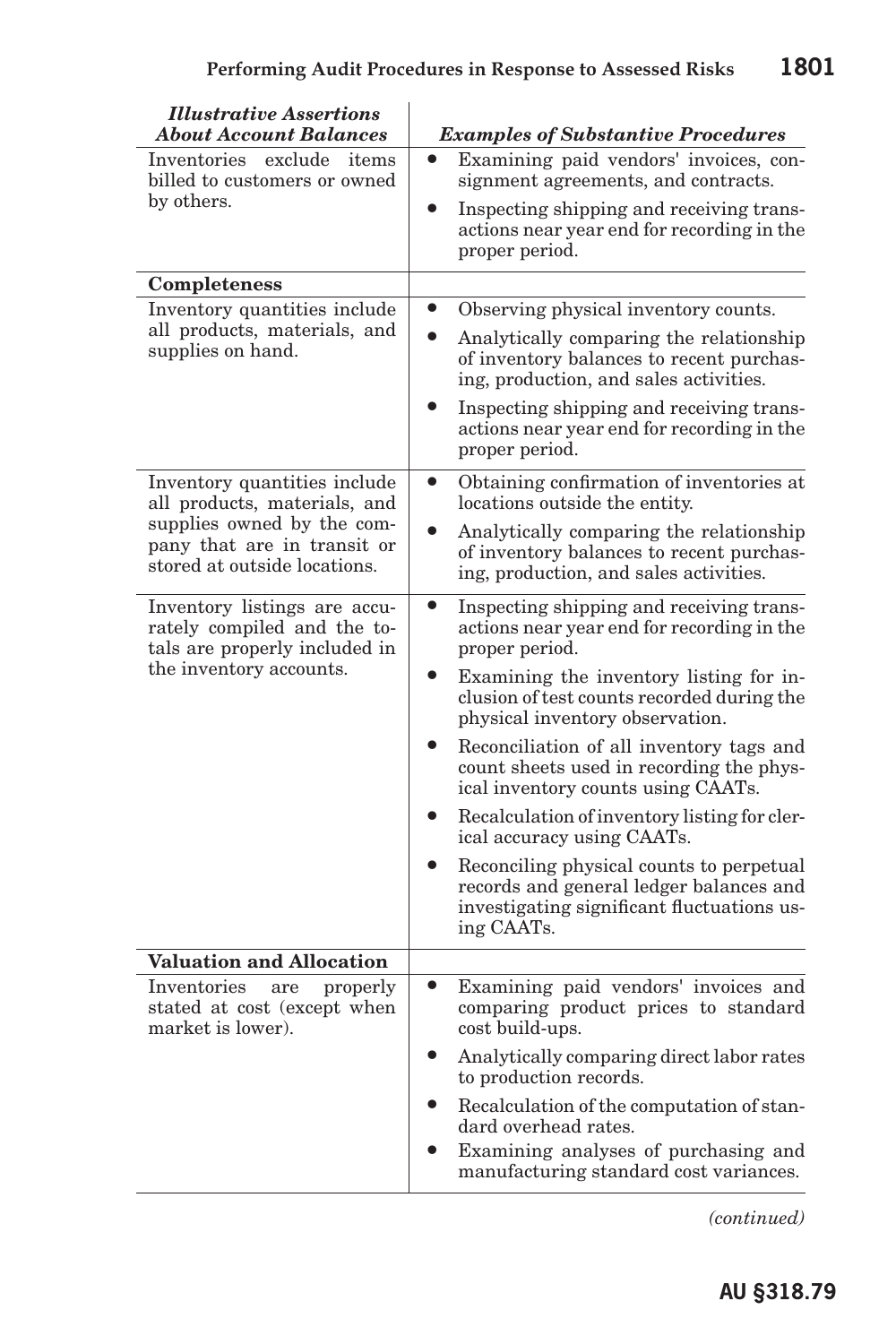| <b>Illustrative Assertions</b><br><b>About Account Balances</b>                                                                                | <b>Examples of Substantive Procedures</b>                                                                                                    |
|------------------------------------------------------------------------------------------------------------------------------------------------|----------------------------------------------------------------------------------------------------------------------------------------------|
| Slow-moving, excess, defec-<br>tive, and obsolete items in-<br>cluded in inventories<br>are<br>properly identified.                            | Examining an analysis of inventory<br>turnover.                                                                                              |
|                                                                                                                                                | Analyzing<br>industry<br>experience<br>and<br>trends.                                                                                        |
|                                                                                                                                                | Analytically comparing the relationship<br>of inventory balances to anticipated sales<br>volume.                                             |
|                                                                                                                                                | Walk-through of the plant for indications<br>of products not being used.                                                                     |
|                                                                                                                                                | Inquiring of production and sales person-<br>nel concerning possible excess, or defec-<br>tive or obsolete inventory items.                  |
|                                                                                                                                                | Logistic and distribution business pro-<br>cess (e.g., cycle time, volume of returns,<br>or problems with suppliers).                        |
| Inventories<br>reduced,<br>are<br>when appropriate, to replace-<br>ment cost or net realizable<br>value.                                       | Inspecting sales catalogs or industry<br>$\bullet$<br>publications for current market value<br>quotations.                                   |
|                                                                                                                                                | Recalculation of inventory valuation re-<br>serves.                                                                                          |
|                                                                                                                                                | Analyzing current production costs.                                                                                                          |
|                                                                                                                                                | Examining sales after year end and open<br>purchase order commitments.                                                                       |
| <b>Illustrative Assertions</b><br><b>About Presentation and</b><br><i><b>Disclosure</b></i><br><b>Rights and Obligations</b>                   | <b>Examples of Substantive Procedures</b>                                                                                                    |
| The pledge or assignment of<br>any inventories is appropri-<br>ately disclosed.                                                                | Obtaining confirmation of inventories<br>$\bullet$<br>pledged under loan agreements.                                                         |
| Completeness                                                                                                                                   |                                                                                                                                              |
| The financial statements in-<br>clude all disclosures related<br>to inventories specified by<br>generally accepted account-<br>ing principles. | Using a disclosure checklist to deter-<br>mine whether the disclosures included in<br>generally accepted accounting principles<br>were made. |
| Understandability                                                                                                                              |                                                                                                                                              |
| Inventories are properly clas-<br>sified in the balance sheet as<br>current assets.                                                            | Examining drafts of the financial state-<br>$\bullet$<br>ments for appropriate balance sheet clas-<br>sification.                            |
| Disclosures related to inven-<br>tories are understandable.                                                                                    | Reading disclosures for clarity.<br>$\bullet$                                                                                                |